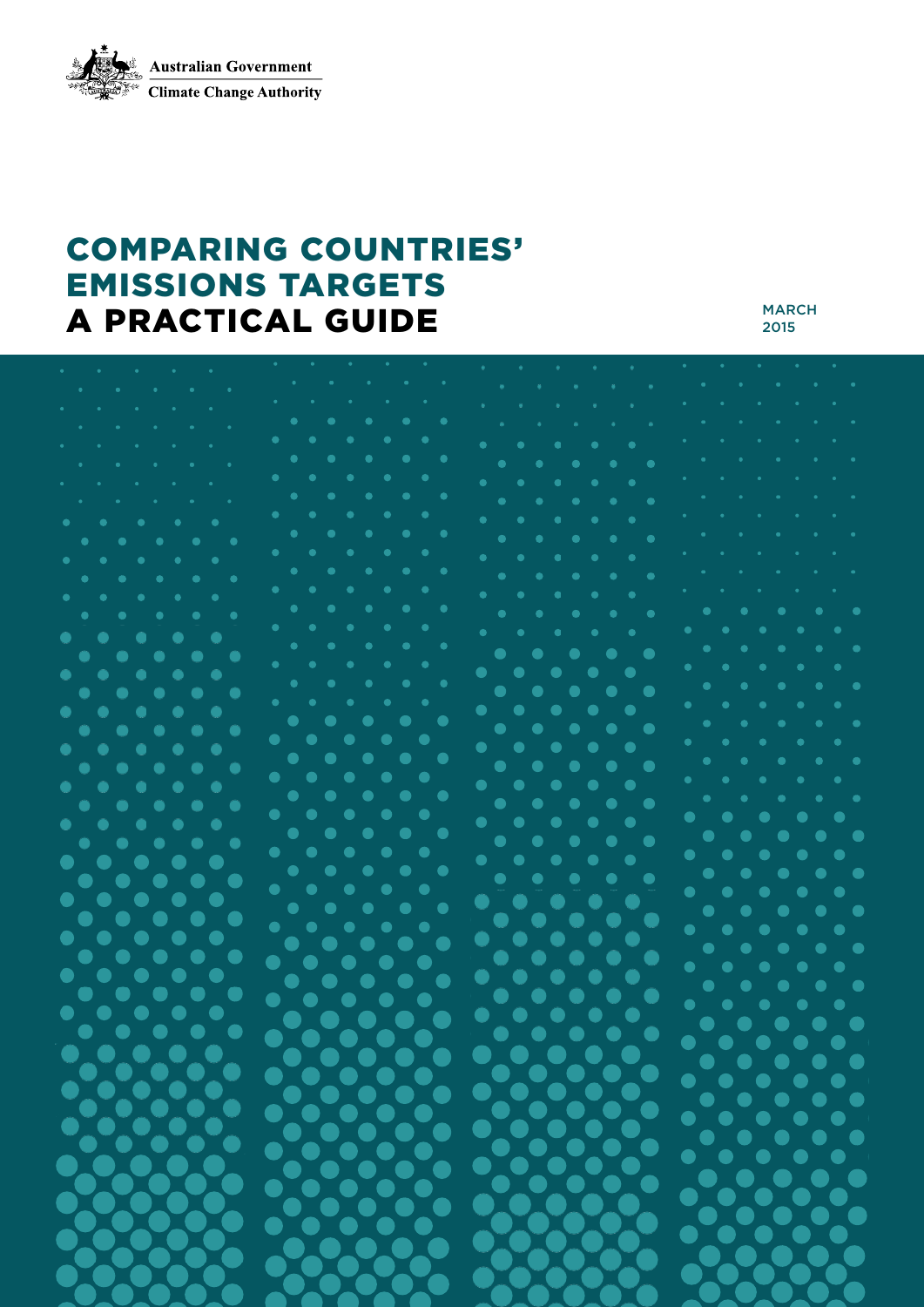Published by the Climate Change Authority

[www.climatechangeauthority.gov.au](http://www.climatechangeauthority.gov.au)

ISBN: 978-0-9925422-4-5

This work is licensed under the Creative Commons Attribution 3.0 Australia Licence. To view a copy of this license, visit http://creativecommons.org/licenses/by/3.0/au.

The Climate Change Authority asserts the right to be recognised as author of the original material in the following manner:



© Commonwealth of Australia (Climate Change Authority) 2015.

#### IMPORTANT NOTICE—PLEASE READ

This document is produced for general information only and does not represent a statement of the policy of the Commonwealth of Australia. The Commonwealth of Australia and all persons acting for the Commonwealth preparing this report accept no liability for the accuracy of or inferences from the material contained in this publication, or for any action as a result of any person's or group's interpretations, deductions, conclusions or actions in relying on this material.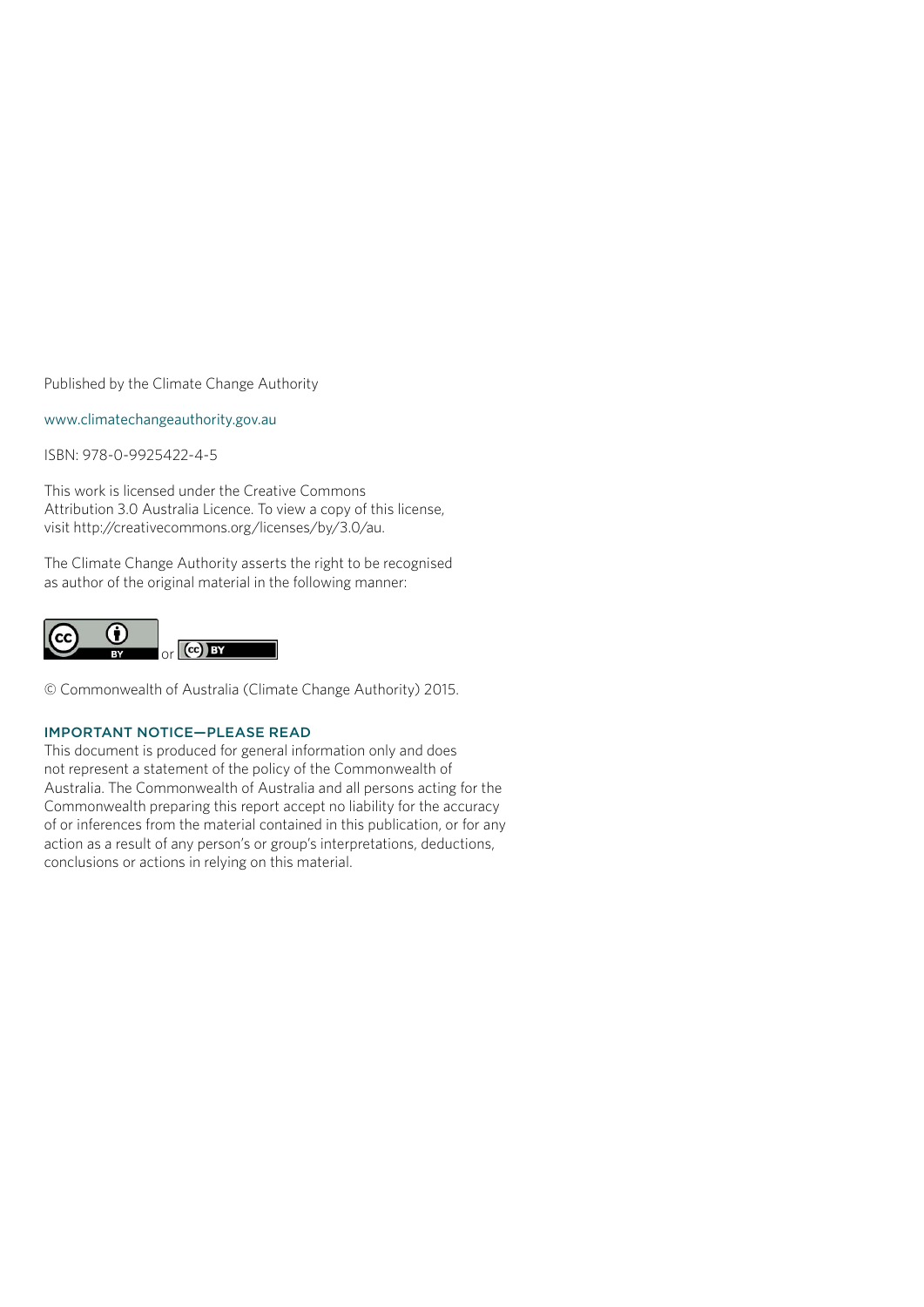# HOW TO COMPARE TARGETS FOR DIFFERENT COUNTRIES

#### TAKE C-A-R-E TO CONSIDER THE BIGGER PICTURE

No single number or simple formula tells you how good one country's target is relative to another's. You need to consider a mix of relevant criteria, metrics and timeframes, and use judgement to assess whether the target is 'comparable' based on the full picture.

#### KNOW THE LIMITATIONS OF THE METRIC AND THE DATA BEHIND IT

- Understand the difference between data sources and the way it is collected. Useful—that is, genuinely consistent information is not always available for all countries.
- Estimating some metrics—for example the cost of reducing emissions and changes in emissions relative to businessas-usual—involve detailed analysis and many assumptions. Different assumptions, all of which may be reasonable, will produce divergent estimates. As a result, these metrics should be used with caution.



RESPONSIBILITY

The *country's* emissions; its contribution to climate change



EFFORT

The scale of change implied by the *target*; the emissions reduced and the cost of doing so

# C

**CAPACITY** 

The *country's* capability to reduce emissions



ADEQUACY

The environmental effectiveness of the *target*; its consistency with global climate goals

#### COMPARE LIKE WITH LIKE

- **Understand the countries before comparing their targets.** If comparing targets of developing and developed countries, take into account their different *capacity* and *responsibility*.
- **Take account of different types of goal.** Not all countries will put forward targets expressed as a percentage change in emissions over time. Some targets are expressed as a change in emissions intensity, others a change relative to 'business-as-usual'. Targets may be for a different year, and expressed relative to a different base year. Targets may need to be converted to the same form to allow comparison.
- **Reference years and timeframes are important.**  Changing the reference year can change how strong or weak a target looks. Longer timeframes can take account of action over time, not just at a single point in time.

#### IMPLICATIONS FOR AUSTRALIA

This guide provides a framework to compare countries' targets, rather than a formula for where Australia's targets should sit compared with those of other countries. However, using the criteria outlined in this paper, some broad conclusions can be drawn. Australia is a high income, technologically advanced country with strong governance institutions. Compared with many other countries, it therefore has a high capacity to reduce emissions. It also has a relatively high level of responsibility due to its very high emissions per person. On the other hand, the effort required to reduce emissions in Australia might be higher than that in many other countries: reducing our current high reliance on fossil fuels will require significant structural adjustment. Finally, from the perspective of adequacy, stronger targets over time would be more consistent with the global goal of avoiding dangerous climate change.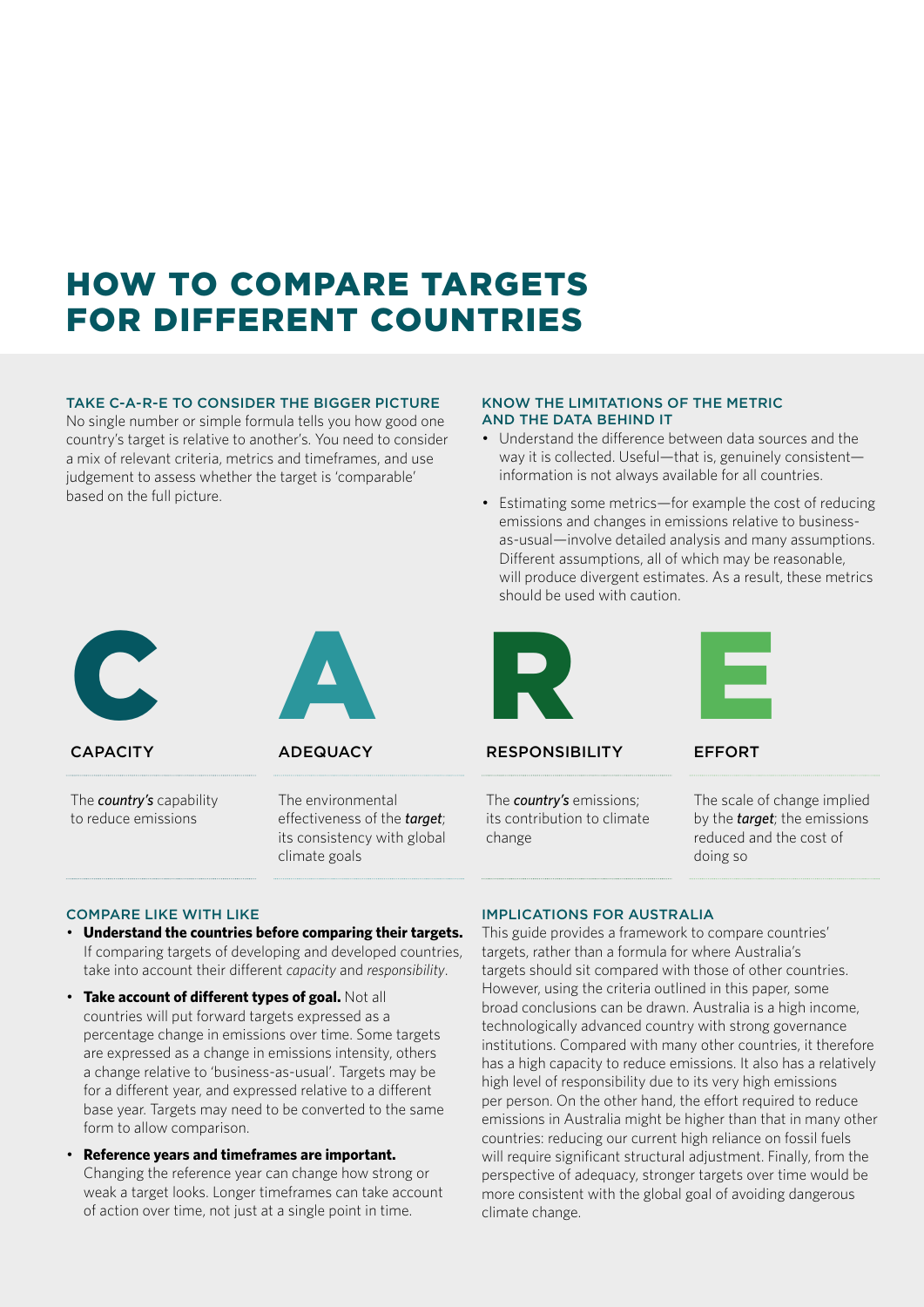#### WHAT'S THE PURPOSE OF THIS GUIDE?

In the lead up to the Paris Conference of the Parties to the United Nations Framework Convention on Climate Change (UNFCCC) in December 2015, countries are beginning to set emissions reduction targets for the period beyond 2020 ('post-2020 targets'). The Australian Government has said it will put forward its target in mid-2015. The Climate Change Authority is currently conducting a Special Review of Australia's climate action, and will recommend post-2020 targets for Australia. As part of its analysis, the Authority will consider the action other countries are taking. Countries' action on climate change involves many elements, including emissions reductions, adaptation to climate change, technology development and finance and support to developing countries. This guide focuses only on emissions reduction targets.

#### WHY COMPARE EMISSIONS REDUCTION TARGETS?

An emissions reduction target is a key component of national action and provides information about the country's contribution to global efforts to avoid dangerous climate change. Within the UNFCCC talks, post-2020 targets are known as Intended Nationally Determined Contributions (INDCs), and will be announced over the course of 2015. All countries are likely to compare their targets with others', both in deciding what their targets should be, and in the course of negotiating the new global climate agreement.

Targets are the most common type of emissions reduction goal, and typically state an intended level of emissions (or emissions intensity) in a certain year. Emission budgets, on the other hand, specify a total limit on emissions over a period of time. Some countries (especially high-income countries like Australia) may include budgets in their INDCs (for example, covering the period 2020 to 2025). Some countries might also consider longer term budgets, and frame their short-term commitments against these longer term constraints. Because climate change is caused by cumulative global emissions over very long periods of time, budgets can ensure more consistency of action with climate science over time, and demonstrate the trade-offs between early and later action. The Authority therefore recommended both targets and budgets for Australia in its 2014 Targets and Progress Review. While this guide focuses on targets, the principles outlined could also be used to compare budgets.

Comparing emissions targets can help promote transparency and improve the community's understanding of national climate change actions. It can improve the quality of discussion within international climate change negotiations and help countries develop and understand their own and others' targets. Countries have agreed as part of international negotiations that post-2020 targets 'will represent a progression beyond current undertakings' and be fair and ambitious (UNFCCC 2014, p1 paras 10 and 14). Well designed assessments of national targets can help countries meet this undertaking and strengthen global emissions reduction efforts over time.

#### HOW TO USE THIS GUIDE

This guide provides a framework for comparing countries' targets to limit or reduce emissions. It does not provide a formula for deciding whether a target is 'fair' or 'comparable'. Such decisions involve judgement; people will weigh the relevant considerations differently, reflecting their own objectives and values. The Authority set out its views regarding Australia's comparable 2020 target in its Targets and Progress Review, and will set out its views on Australia's post-2020 target in its forthcoming Special Review draft report on targets.

This guide helps readers to conduct their own analyses and to critique others' comparisons. It shows how measures (metrics) can best be used to compare countries, and compare their targets.

No single measure provides the full story of how one country's emissions reduction targets compares with another's. The guide identifies four criteria—capacity, adequacy, responsibility and effort—and their corresponding metrics. If considered together, these provide a balanced view of countries' targets, and can support a robust comparison.

This guide first discusses how to ensure comparisons are fair, explaining the four central criteria (Capacity, Adequacy, Responsibility and Effort) and how to compare like with like. The guide then reviews specific metrics for each of the four criteria, noting the limitations of metrics and data, and illustrating metrics by comparing Australia with other key countries.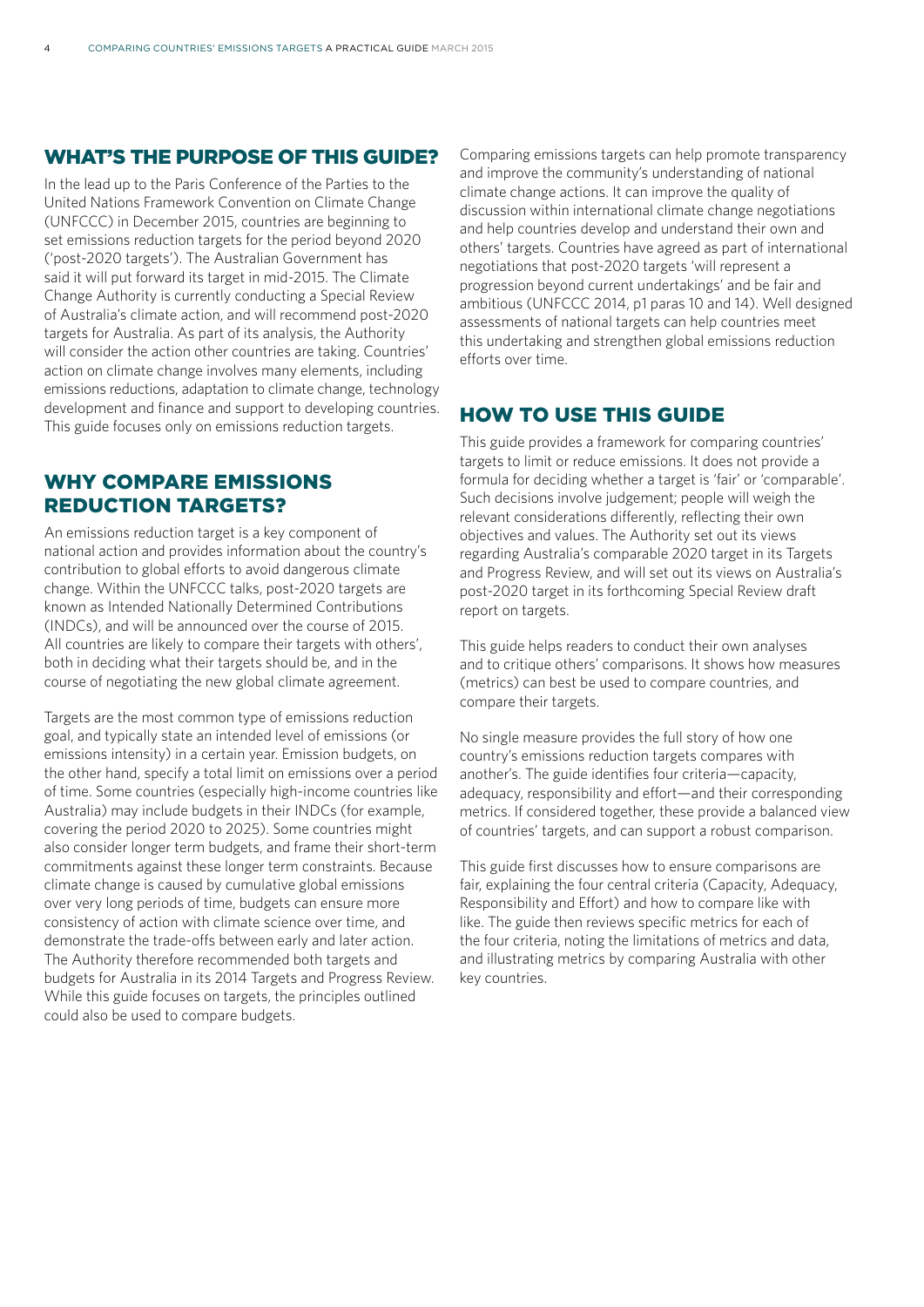# HOW CAN WE ENSURE THAT COMPARISONS ARE FAIR AND NOT HOW CAN WE ENSURE<br>THAT COMPARISONS<br>ARE FAIR AND NOT<br>MISLEADING?

#### TAKE C-A-R-E TO CONSIDER THE BIGGER PICTURE

All four criteria should be considered in a balanced comparison of targets. Capacity and responsibility relate to the country proposing the target, while adequacy and effort relate to the target itself.

- **Capacity** (or capability)—most commonly this refers to a country's economic capacity to act, but other types of capacity are also important, such as its opportunities to reduce emissions, which in turn depend upon the country's economic structure, access to technology, resource endowment and existing energy system.
- **Adequacy** (or environmental effectiveness)—takes account of the extent to which a target is consistent with the emissions reductions necessary to meet the global goal of limiting warming to no more than two degrees above pre-industrial levels.
- **Responsibility**—identifies the country's contribution to climate change, and thus its responsibility to take climate action. It is commonly associated with current and historical emissions levels (given that climate change is caused by cumulative emissions over long timeframes). It can be assessed at the national and per person level.
- **Effort** (or ambition)—identifies the scale of emissions reductions required to meet a target. Effort can be assessed by change of total emissions over time, change relative to economic output or change relative to population, or by taking account of how emission targets diverge from what emissions might otherwise have been (also called 'business-as-usual' (BAU) emissions). Effort can also be measured in terms of the investments made to reduce emissions.

The United Nations Framework Convention on Climate Change (UNFCCC) incorporates these criteria. Article 3(1) of the convention calls on countries to protect the climate system on the basis of equity and in accordance with their common but differentiated responsibilities and respective capabilities. Article 4(1) recognises that action should take account of specific national circumstances. In other words, each country should contribute an equitable level of *effort* that will provide an *adequate* response to the problem, in light of its respective *capacity* and *responsibility*.

Different criteria can be emphasised depending on the purpose for comparing targets. For example, if targets are seen solely as a means to meet the global climate goal then the focus is likely to be on adequacy. If the priority is to minimise the economic impacts of emissions reduction action, the focus may be on effort. The nature of the emissions targets being compared is also important. If a target is for domestic emissions reductions only, an important measure of capacity will be its emissions reduction opportunities; if a target allows for the use of international emissions reductions, income level is relatively more important measure of capacity.

The metrics discussed in this guide are useful tools; each provides a different way of looking at targets, and is a proxy for the four assessment criteria—that is, each provides information about one or more of the criteria, but is not a comprehensive measure.

To provide a balanced comparison of targets, several metrics spanning all four criteria are needed. Focusing on only one or two gives only a partial picture, and is likely to be misleading.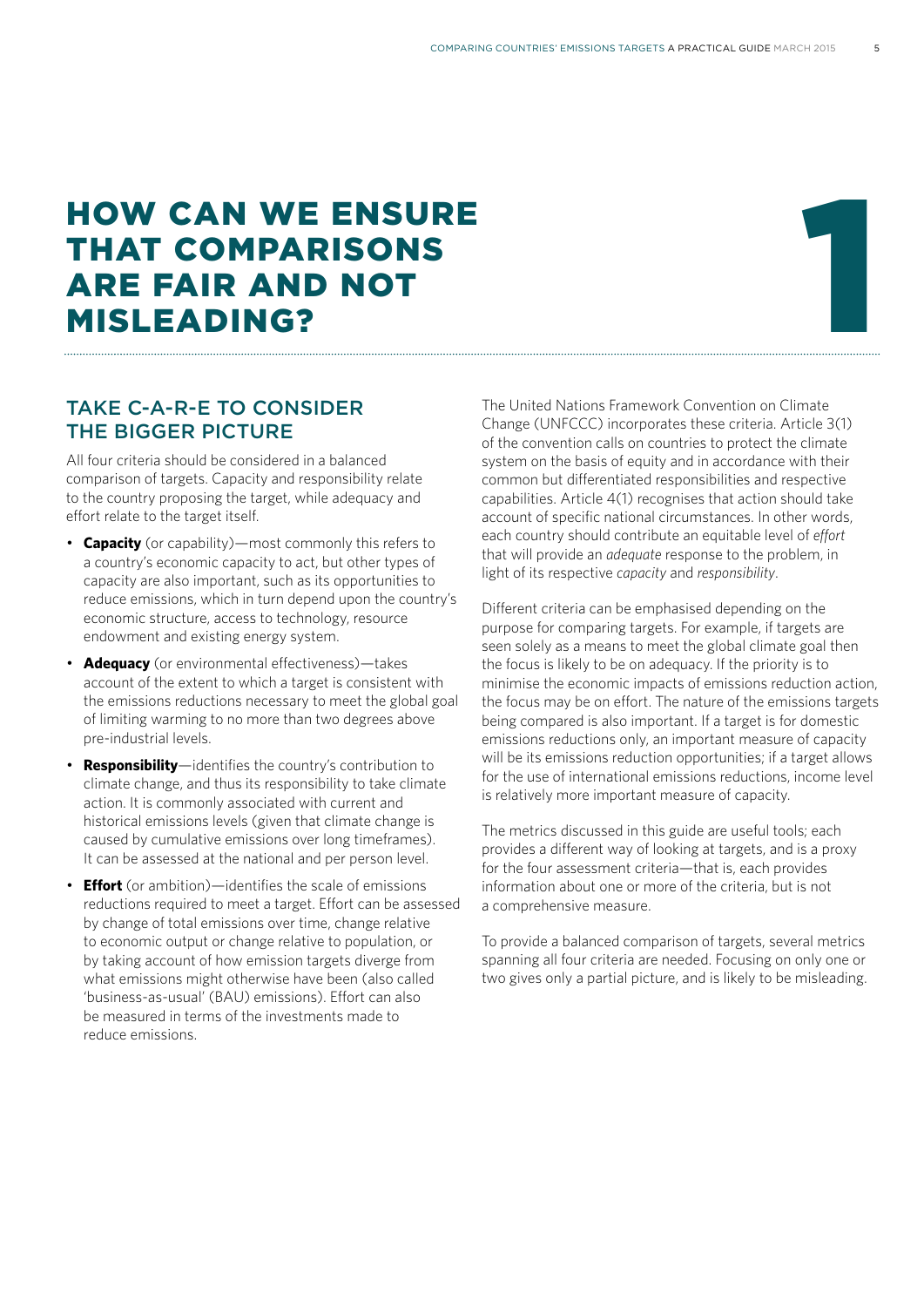#### BOX 1: CONSIDER A RANGE OF METRICS

The following example shows how focusing on only two metrics can tell a different story than a fuller analysis.

**Two metrics:** Australia's unconditional emissions target of 5 per cent reduction by 2020 from 2000 levels implies a 32 per cent reduction in emissions per person from 2005 levels. This suggests Australia is making more effort than many other developed countries (for example reductions of: Japan 3 per cent; EU 15 per cent; Norway 18 per cent; US 27 per cent). Australia's unconditional target also requires a 45 per cent reduction in emissions intensity from 2005 levels; again relatively more effort compared to 30 per cent for the EU and 36 per cent for the US.

On the basis of these two metrics, Australia's 2020 target appears strong.

**More metrics:** Taking into account measures of responsibility changes this picture. Australia's emissions per person in 2005 were 30.2 tonnes of carbon dioxide equivalent; EU had 9.8 tonnes and the US 20.9 tonnes. Australia's is the second highest of developed countries, after Luxembourg which suggests it has a high responsibility to reduce emissions. In the same year Australia's emissions intensity was 880 tonnes per unit of GDP; the EU had 365 tonnes and the US 493 tonnes. In 2020, Australia is still expected to have among the highest per person emissions and emissions intensity—even if its unconditional target is met.

To reach a comparable level of emissions as other countries on these measures, its target would have to be stronger than at present.

In its Targets and Progress review, the Authority considered a range of metrics across all four criteria, concluding that Australia's unconditional target is weaker than that of many comparable countries.

#### COMPARE LIKE WITH LIKE

#### COMPARING DIFFERENT TYPES OF GOALS

Targets can be expressed in different ways and not all countries will put forward targets in the same form. In order to compare the targets it is best to convert them to absolute emissions in a common year and calculate changes relative to a common base year (or consider multiple base years). For example, emissions intensity can be converted to an emissions level by combining it with projected economic output.

Australia's 2020 emissions reductions target range is specified as a percentage reduction in absolute emissions compared to a base year: 5–15 or 25 per cent below 2000 levels. Countries can also set emissions budgets for a period: for example, the United Kingdom has set four carbon budgets to 2027; each budget limits their total emissions for a five year period.

Rapidly industrialising developing countries typically project continued growth in emissions, in line with their increasing GDP. Consequently, they may pledge to limit their increases in emissions rather than commit to absolute reductions (this is analogous to Australia's first target under the Kyoto Protocol: Australia committed to limit emissions to an average of 8 per cent above 1990 levels over the period 2008–2012). The Republic of Korea has set a 2020 target of 30 per cent below expected levels in a business-as-usual scenario. This target is equivalent to an estimated 10 per cent above 2000 levels. Post-2020, China has proposed another kind of point-in-time target: to ensure that its absolute emissions peak by 2030 and then fall. It has not yet indicated an emissions level for this peak. Countries may also set targets to reduce the emissions intensity of their economies—the number of tonnes of emissions for each dollar of gross domestic product. For instance, India has pledged to reduce its emissions intensity by 20–25 per cent below 2005 levels by 2020.

All the metrics in this guide refer to production-based emissions, i.e. those produced from activities in a country, including from the production of goods and services it exports (but not the goods and services it imports). This method of measurement is the internationally-agreed standard and has a well established methodology. An alternative approach is to determine a country's 'carbon footprint' by counting all emissions created from consumption within a country, including those arising from the production of imports (to explore this further see http://carbonfootprintofnations.com/). Many of the metrics discussed in this guide could if the required data was available—be adapted to consumption-based emissions if desired.

#### REFERENCE YEARS AND TIMEFRAMES ARE IMPORTANT

In assessing countries' emissions targets, two timing considerations are important. The first is when (in which year) to start the assessment, and the second is at which time point(s) to assess countries' circumstances and emissions performance. These choices can change the story told by the metrics.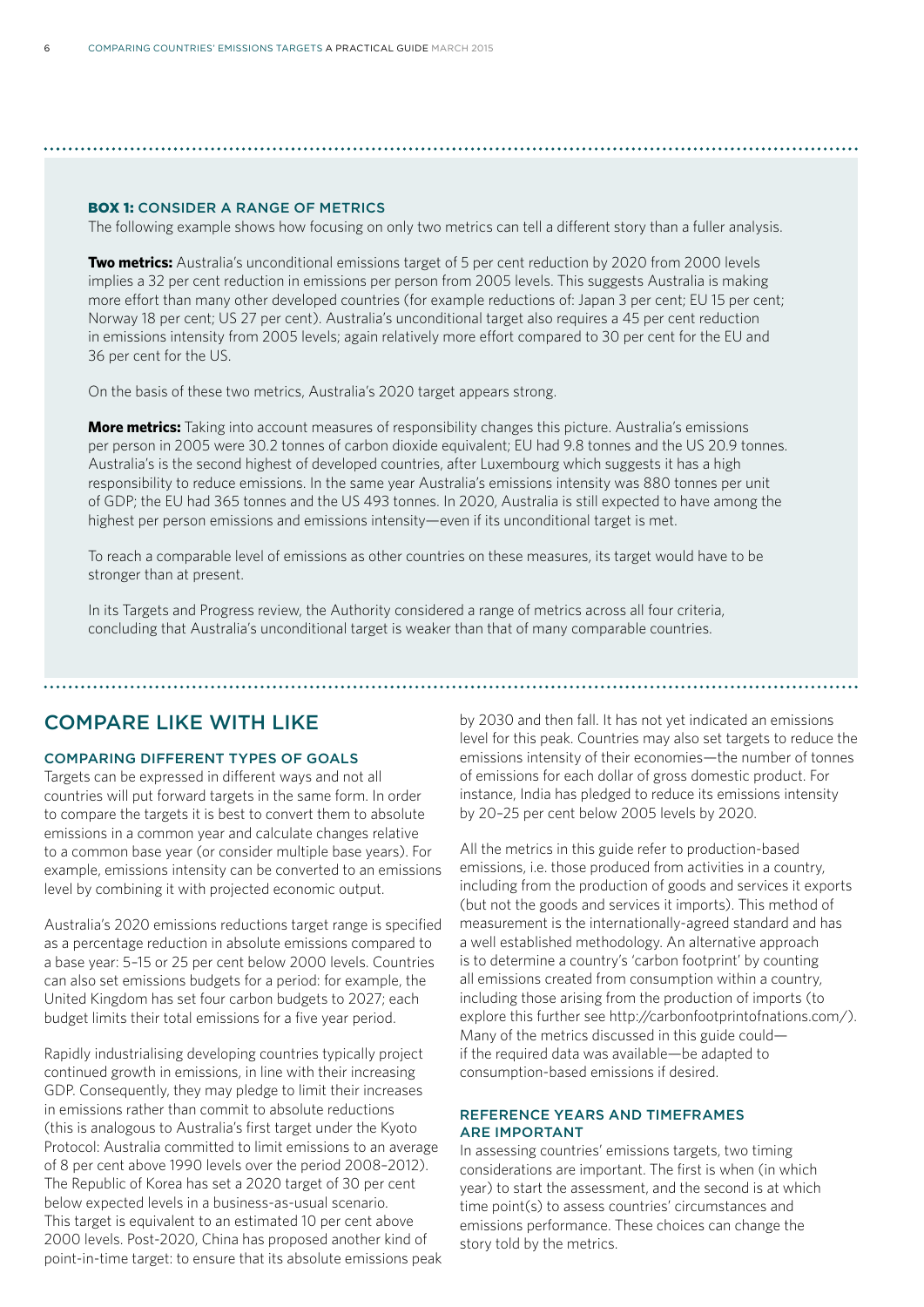Different start and end years are common, and complicate the process of comparing targets. Within the international negotiations countries are permitted to choose the form of their target including the base year. For example, the US target is a 17 per cent reduction by 2020 compared with 2005 levels. Australia's target range is a 5–15 or 25 per cent reduction by 2020 below 2000 levels. For the US, a 17 per cent reduction from 2005 is equivalent to a 19 per cent reduction from its 2000 levels—which appears much more ambitious than Australia's minimum 5 per cent target. On the other hand, for Australia, a 5 per cent reduction from 2000 is equivalent to a 13 per cent reduction from its 2005 levels. This appears less ambitious than the US's 17 per cent target, but not dramatically so. This highlights how sensitive target comparisons can be to simple assumptions.

When assessing countries' action to reduce greenhouse gas emissions, 1990 is a reasonable point to start in most circumstances. Distant past emissions occurred when their impact was not well understood or foreseen. From 1990, however, there was widespread global recognition of the risks of climate change and the need to reduce greenhouse gas emissions. The UNFCCC was agreed in 1992 and the Kyoto Protocol adopted in 1997. Both used 1990 as a baseline for targets.

A 1990 base year recognises early action by countries to reduce emissions; recent years such as 2010 indicate the further action required relative to a country's current position. Looking out to 2020 and 2030 targets shows intended future effort.

#### BOX 2: CONSIDER MORE REFERENCE YEARS

Countries use different base years for their 2020 targets: Australia's minimum is 5 per cent below 2000 levels; the US is 17 per cent below 2005 levels; and the EU is 20 per cent below 1990 levels.

Figure 1 compares these three targets against different reference years. Relative to 1990, Australia's 6 per cent reduction, and the US' 4 per cent, compare poorly to the EU's 20 per cent reduction. In contrast, relative to 2010, the US reduction of 13 per cent appears most ambitious.

These charts show the EU target involves the deepest cuts over time while the US target requires the deepest cuts over the current decade.

#### FIGURE 1: COMPARING TARGETS TO DIFFERENT REFERENCE YEARS, 1990 TO 2020

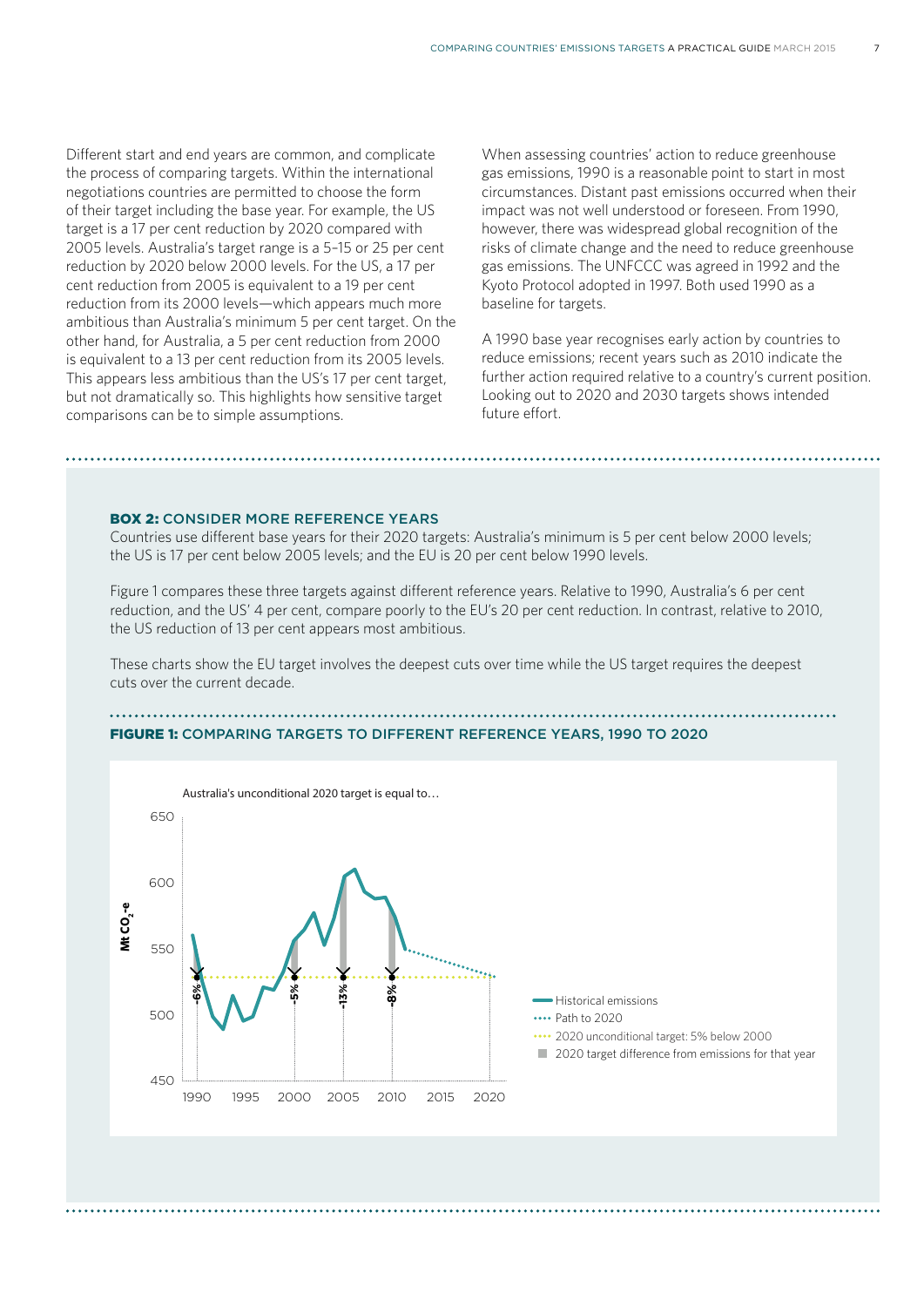



**Note:** Australia's 2020 target used throughout the Guide is its unconditional target of 5 per cent below 2000 levels, except where otherwise specified. EU's 2020 target is its unconditional 20 per cent below 1990 levels.

**Source:** Historical greenhouse gas emissions: Australia—Department of the Environment (2015); US and EU—UNFCCC (2014b).<br>Emissions targets: UNECCC (2014b). REPUBLIC OF KOREA'S 2020 EMISSIONS REDUCTION TARGET, 1990 TO 2020 Emissions targets: UNFCCC (2014a).

800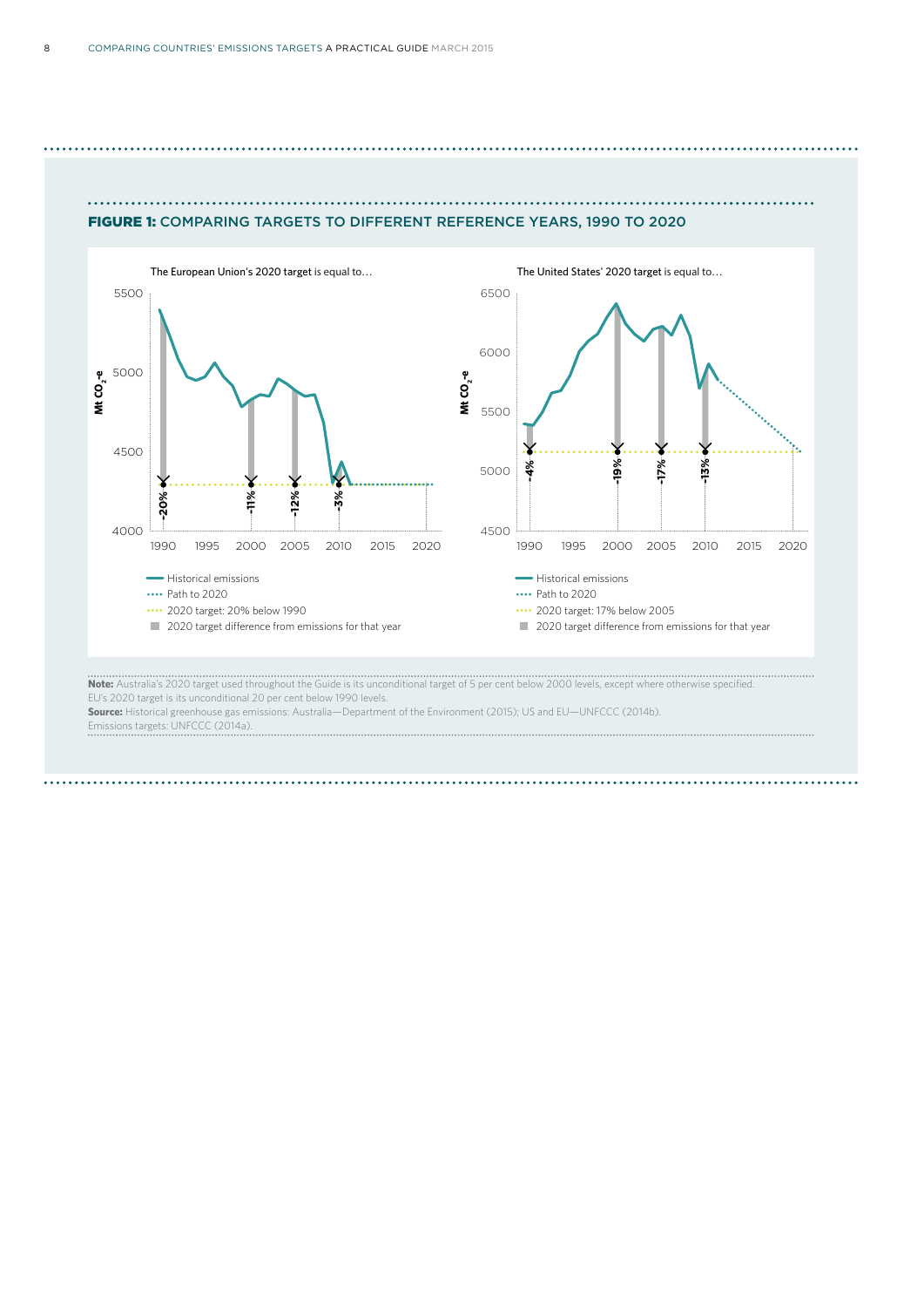# TAKING C-A-R-E TAKING C-A-R-E<br>WITH THE METRICS

#### KNOW THE LIMITATIONS OF YOUR DATA

Metrics are most useful when based on good data which is consistent across different countries. Ideally, metrics and data should be:

- measureable—the metric clearly connects to robust data
- verifiable—others can replicate the data, relevant high quality data is readily available and it is clear how figures are obtained
- universal or comparable across countries—data is available for the metric and each country measures it in the same way (Aldy & Pizer 2014).

Metrics which require modelling or other complex calculations which are based on sets of assumptions have particular limitations. Different assumptions, all of which may be reasonable, will produce divergent estimates. Detailed quantitative studies are often carried out only for specific countries or regions, so multiple sources (using different methodologies) may be needed to compare across countries, giving less robust results. This particularly affects metrics related to business-as-usual (BAU) emissions, emissions reduction opportunities, and costs. These metrics are discussed further in the 'effort' section below.

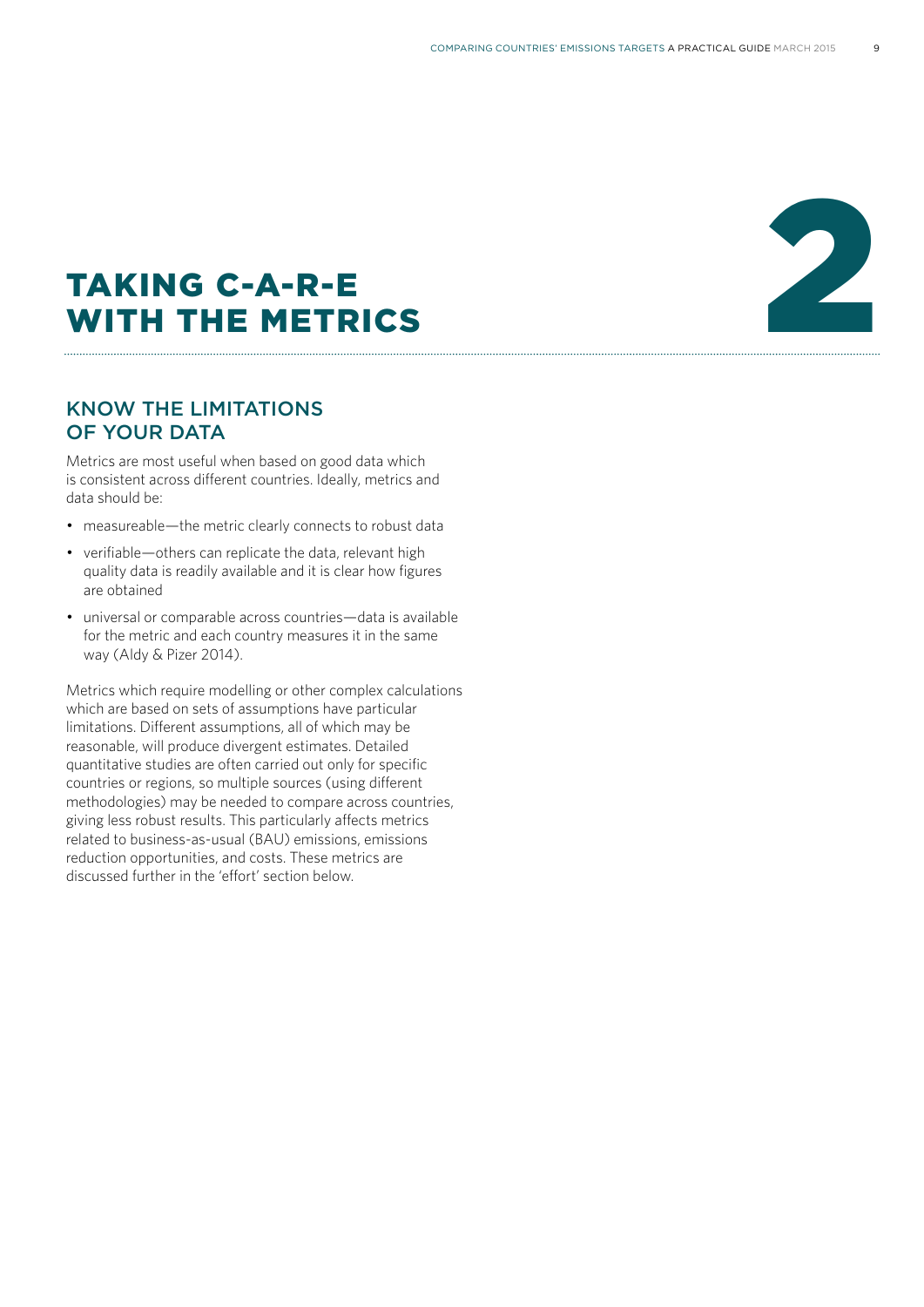

# **CAPACITY**

A country's capacity or capability to act on climate change can be understood in at least three ways:

- A country with high levels of wealth, development, governance, infrastructure or other resources has more capacity to act to reduce greenhouse gas emissions.
- A country with very high emissions intensity may have more capacity to reduce emissions, as it is likely to have more reduction opportunities.
- A country with extensive natural resource endowments to support renewable energy generation may have more capacity to reduce emissions than a country without such endowments.

#### WEALTH AND LEVEL OF DEVELOPMENT

Wealthier countries can better afford the costs of reducing emissions than poorer countries. Gross Domestic Product (GDP) per person indicates a country's economic resources; countries with higher GDP per person have greater capacity to meet strong targets.

The Human Development Index (HDI) is a composite measure of average achievement in key dimensions of human development, covering life expectancy, education, and income. HDI ranges between 0–1 with countries ranked into four groupings. Countries that score highly on the HDI are generally wealthier, with greater access to technology, and have more sophisticated governance arrangements. These all indicate a greater capacity to implement strong and effective policies to reduce emissions.

Figure 2 shows countries with very different levels of development, as indicated by HDI score and GDP per person. Australia is ranked 2nd globally (2010) and scores 0.93 on the HDI, while India is ranked 135th and with a score of 0.57 is classified as having medium human development. Figure 2 also shows that a country's capacity to act can change over time. For instance, the Republic of Korea's economic development has accelerated rapidly since 1990, and its HDI score has increased from 0.73 to 0.88 in 2010.

This comparison demonstrates that the US, EU, Norway and Japan have similar economic capacity to Australia, so they provide reasonable benchmarks for evaluating Australia's targets. In contrast, Australia's economic capacity is very different to that of China and India; this needs to be considered when comparing targets. COUNTRIES TO DE CONSIGUIDO

#### FIGURE 2: GDP PER PERSON AND HDI SCORE FOR SELECTED COUNTRIES, 1990 AND 2010



Note: HDI is not calculated for the EU. **Note:** HDI is not calculated for the EU. 1990 GDP is not available for China in 1990, GDP: in 1995 is used. GDP: OECD 2013, data in constant US\$2005 Purchasing Power Parity (PPP); (PPP)

**Source:** GDP: OECD (2013), data in constant US\$2005 Purchasing Power Parity (PPP); EU(28) GDP estimated by CCA based on OECD (2013) and IMF (2014). Population: Australia-Department of the Environment (2015); all others-UN (2013). HDI: UNDP (2014).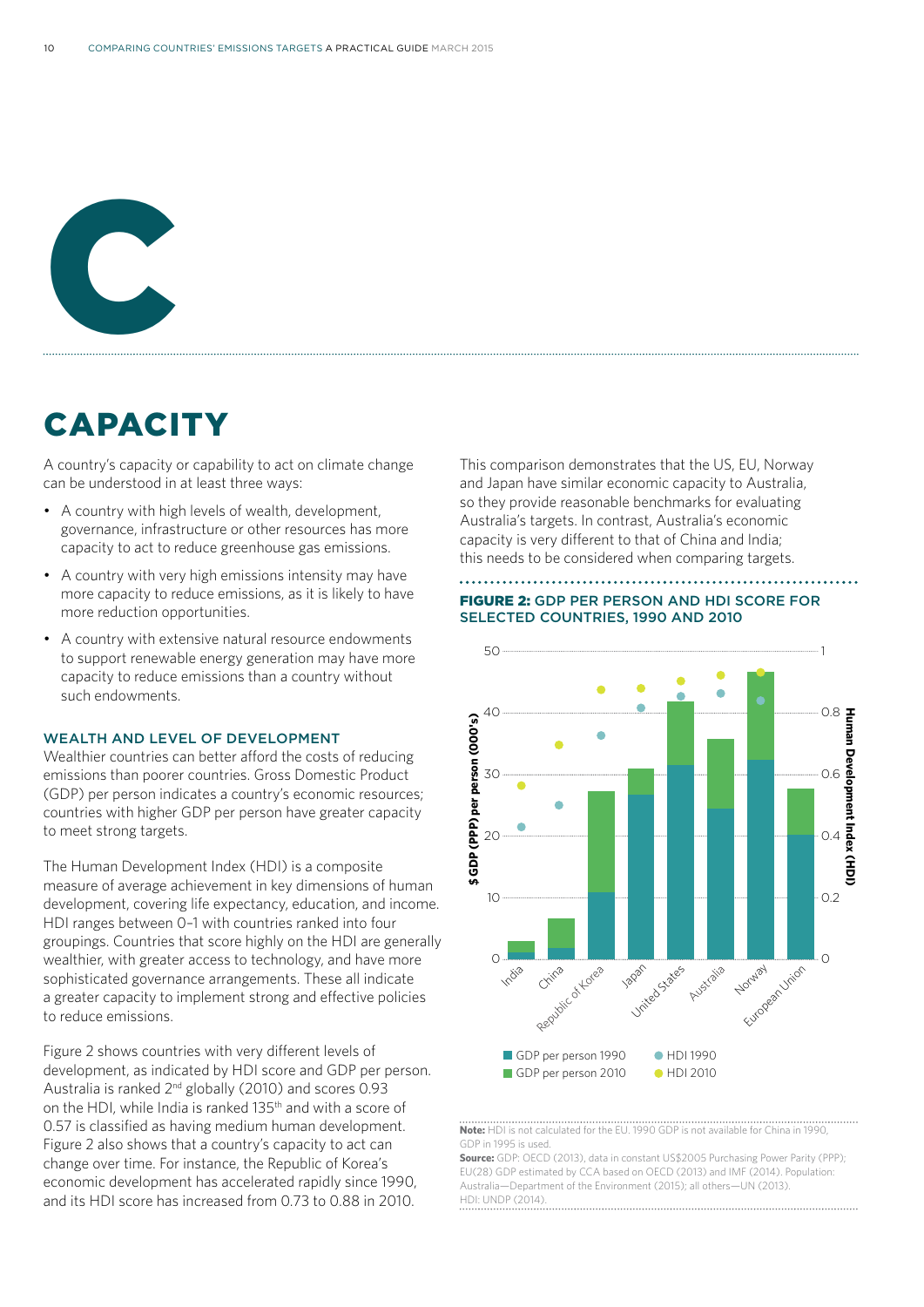#### EMISSIONS INTENSITY

The level of emissions intensity (emissions per unit of economic output) of a country's economy provides some indication of the potential for further emissions reductions. Emissions intensity reflects the structure of a country's economy, productivity and resource endowment. It can be strongly linked to effort (discussed below) and can reflect the results of previous climate action and other policies. Countries with higher emissions intensities are likely to have more emissions reduction opportunities. Transitioning to a low carbon world means that countries need to shift from highly emissions-intensive fuels, technologies and activities to less emissions-intensive ones (that is, they need to reduce their<br>emissions intensity). emissions intensity). **EM**<br>
inco<br>
inco<br>
inco<br>
inco Australia

emissions intensity).<br>Figure 3 shows the emissions intensity of Australia, the US<br>and the FLU: 1999 and 2019 algorith a rejected intensities and the EU in 1990 and 2010 alongside projected intensities consistent with announced targets for 2020 and 2030. The mid-point of the 2030 target range recommended by the Authority in its Targets and Progress Review is also shown for comparison. Australia has already achieved significant reductions in emissions intensity, but its economy remains more emissions intensive than the US and EU. In fact, if Australia meets its minimum 5 per cent target, its emissions intensity in 2020 would still be higher than the US and EU in 2010. This suggests that Australia may have relatively more opportunities to reduce emissions in the future. Treasury and DIICCSRTE 2013; all others: United Nations (UN) 2013. HDI: UN Development

#### NATURAL RESOURCE ENDOWMENT

This capacity measure is particularly relevant if a country's target limits or excludes the use of international emissions reductions. A country's access to natural resources and technology directly affects its domestic emissions reduction opportunities. In addition, how a country has used its resources may have resulted in reductions in the past, but limit its actions in the future. Norway has low emissions electricity generation because of extensive development of its hydro resources, but further expansion is difficult so future energy demand may be harder to meet from low-emission sources. **BA**<br> **hi**<br>
ar<sub>i</sub>ed<br>
person

The US (like Australia) has identified large natural gas reserves over the last decade and dramatically increased production. This has improved the US' capacity to reduce emissions: greater supply of gas has reduced prices, encouraging fuel switching from coal (a higher emissions fuel).

Globally consistent data on resource endowments is not always available, leading to a reliance on different sources that use different methodologies. Such comparisons may be more difficult and less robust.

#### FIGURE 3: EMISSIONS INTENSITY FOR SELECTED COUNTRIES, HISTORICAL AND TARGET, **AND PERCENTAGE CHANGE FROM 1990 LEVELS**



**Note:** Percentage reductions are expressed as cumulative reductions from 1990 levels in the reference year. Emissions intensity is calculated based on historical emissions, current unconditional 2020 targets and extrapolations of 2030 targets where necessary. EU 2030 target is as announced. US 2030 target is a linear extrapolation from the mid-point of its announced 2025 target range (see Notes and methodology section). Australia's 2030 target is taken as the mid-point of the Authority's recommended 2030 target range of 40-60 per cent below 2000 levels.

**Source:** Historical greenhouse gas emissions: Australia—Department of the Environment (2015); US and EU: UNFCCC (2014b). 2020 emissions targets: UNFCCC (2014a). 2030 emissions targets: US—The White House (2014); EU—European Commission (2014); Australia—CCA (2014). GDP: OECD (2013), data in constant US\$2005 (PPP); EU(28) GDP estimated by CCA based on OECD (2013) and IMF (2014).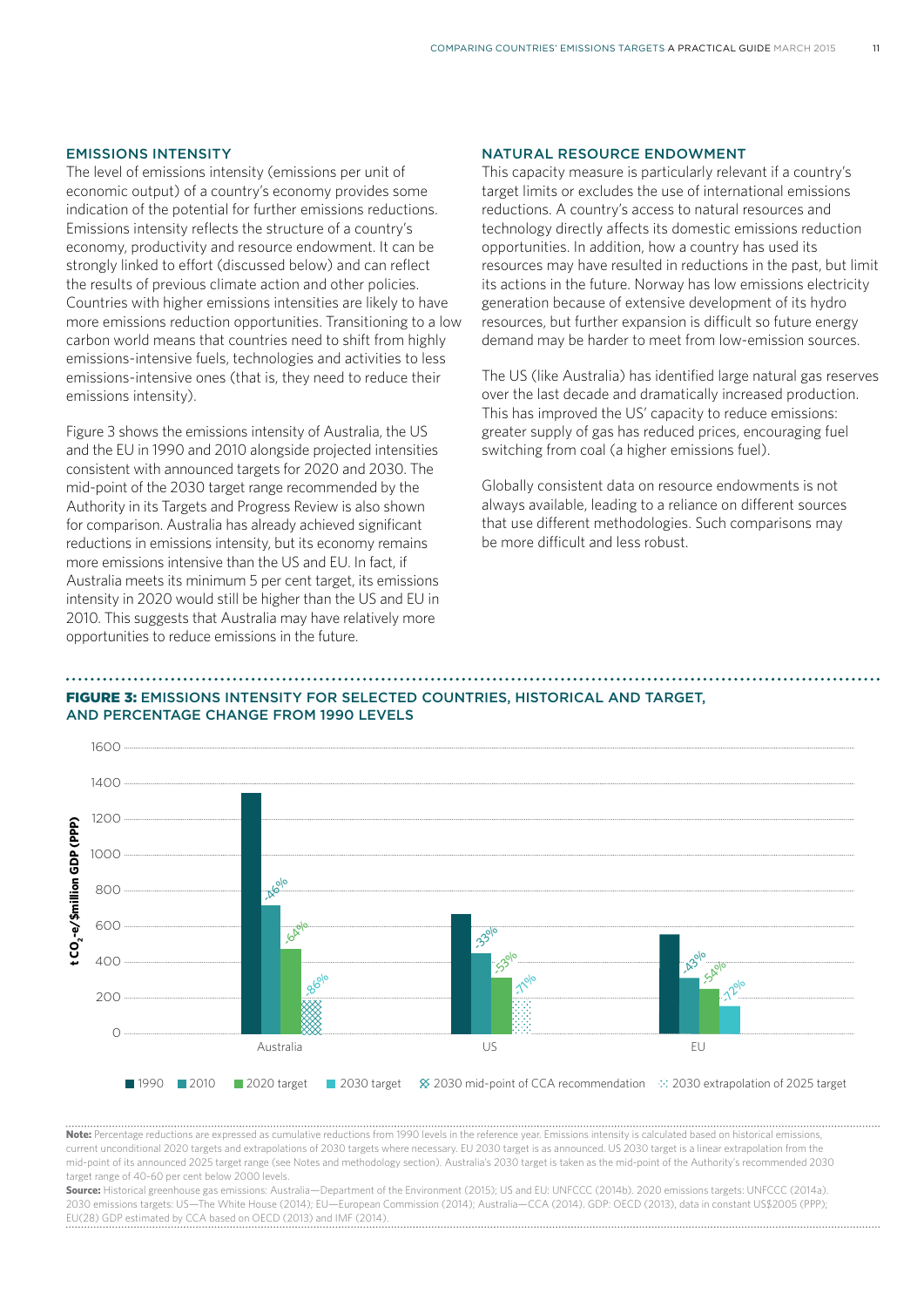

# ADEQUACY

Some measures of effort (including changes in total emissions, emissions intensity or emissions per person) give an indication of progress towards environmental outcomes. Adequacy, on the other hand, involves an evaluation against the ultimate goal: limiting warming and avoiding dangerous climate change. Countries are encouraged to indicate how their post-2020 targets contribute to achieving this objective (UNFCCC 2014, p.1 para 14).

#### ENVIRONMENTAL EFFECTIVENESS OF EMISSIONS REDUCTIONS

Benchmarking targets against an agreed global goal (or other reasonable benchmark) provides a way to directly assess environmental effectiveness. For example, Höhne and colleagues have identified target ranges for emissions reductions by 2030 required to keep global warming below 2 degrees (Höhne et al. 2014). They identified equitable contributions to the global goal for groups of countries with similar economies and levels of development. If all countries took action in the identified range, the world as a whole would be on track to its collective goal.

Figure 4 shows how the targets of Australia, the EU and the US compare with the identified 2030 target range for Organisation for Economic Co-operation and Development countries. On this measure, the Authority's previously recommended target for Australia and the EU's announced target would be adequate. The US would need to accelerate reductions beyond 2025 to fall within the identified range by 2030.

FIGURE 4: COUNTRIES' EMISSIONS TRAJECTORIES TO 2020 AND 2030 TARGETS, COMPARED WITH ADEQUACY RANGES



**Note:** Two adequacy ranges are shown. Höhne et al identified a 2030 range for OECD countries (1990 membership), to meet a 2 degree stabilisation target with 50 per cent probability: 33–74 per cent below 1990 levels. The IPCC Fourth Assessment Report (AR4) identified developed country target ranges for 2020 and 2050; the illustrated 2030 range of 45-59 per cent reduction is an interpolation between these. The US 2030 target is an extrapolation from the mid-point of its announced 2025 target range (see Notes and methodology section). Australia 2030 CCA recommended target is taken as the mid-point of the Authority's recommended 2030 target range of 40-60 per cent below 2000 levels (CCA 2014).

 -21% 30 Adequacy ranges: Höhne et al. (2014), IPCC AR4 (2007, Box 13.7).35 (2015); US and EU—UNFCCC (2014b). 2020 emissions targets: UNFCCC (2014a) and **Source:** Historical greenhouse gas emissions: Australia—Department of the Environment the Authority's recommended target—CCA (2014). 2030 emissions targets: US—The White House (2014); EU—European Commission (2014); Australia—CCA (2014).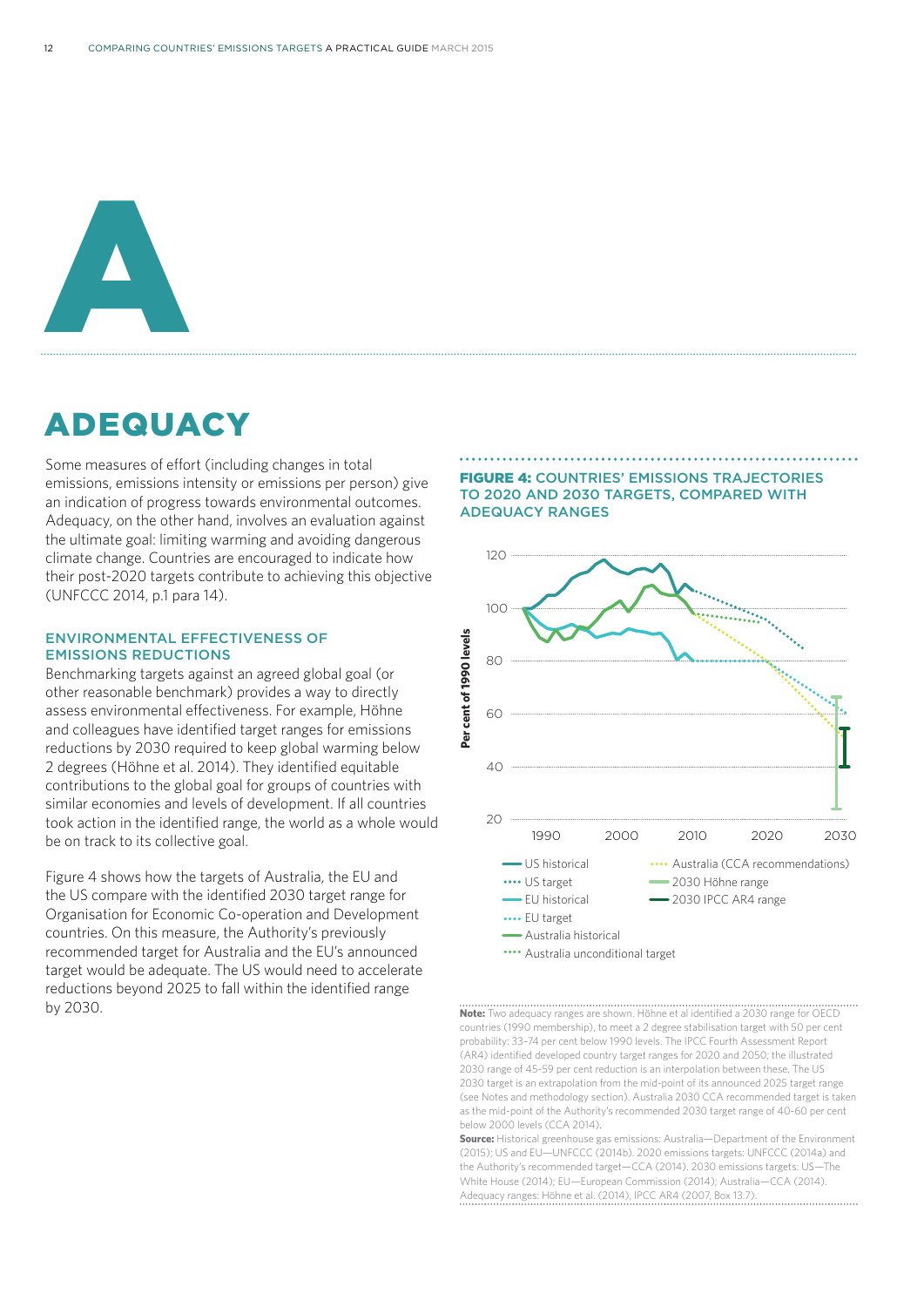# R

# RESPONSIBILITY

Responsibility is primarily measured in terms of emission levels—in the past, at the present time, and in the future. Developing countries often focus on historical responsibility for emissions, arguing that developed countries have contributed most to the problem, so have greater responsibility to respond. The Authority considers responsibility is relevant to determining a country's 'fair' target—particularly emissions since 1990. In the long term, the Authority considers it fair that all countries have equal rights per person to emit to the atmosphere (CCA 2014, p.115).

#### TOTAL EMISSIONS

The total level of national emissions provides an indication of responsibility—those emitting more greenhouse gases are contributing more to climate change. It would be extremely difficult to address climate change without significant emissions reductions from the largest emitters. Considered in isolation, however, measures of absolute emissions ignore a country's population, level of economic development and other relevant factors.

#### EMISSIONS PER PERSON

The level of emissions per person—historical, current and projected—arguably provides a more useful measure of responsibility for comparisons across countries, because it controls for differences in population and population growth rates.

Australia contributed 1.3 per cent of global emissions in 2010 and ranked as the 13<sup>th</sup> highest emitter. Figure 5 shows it averaged 26 tonnes of emissions per person, much higher than the US or EU, and among the highest of all countries. This metric suggests Australia has high responsibility to reduce its emissions: it would need relatively stronger targets to converge to average levels over time.

#### FIGURE 5: EMISSIONS PER PERSON, HISTORICAL AND **TARGET, AND PERCENTAGE CHANGE FROM 1990 LEVELS**



and current 2020 targets. The EU's 2030 target is as announced. The US' 2030 target is<br>autrenalated from the 2025 target range mid point (can lighted and data and mathedalage extrapolated from the 2025 target range mid-point (see Notes on data and methodology<br>continued and methodology<br>continued in 2020 target is taken as the mid-point of the Authority's recommended Exection). Australia 2030 target is taken as the film point. **Note:** Percentage reductions are expressed as cumulative reductions from 1990 levels in the reference year. Emissions per person are calculated based on historical emissions section). Australia 2030 target is taken as the mid-point of the Authority's recommended

0 (2014); Australia—CCA (2014). Historical population: UN (2013). Forecast population: Australia US EU Republic of Korea 2030 emissions targets: US—The White House (2014); EU—European Commission **Source:** Historical greenhouse gas emissions: Australia—Department of the Environment (2015); US and EU—UNFCCC (2014b). 2020 emissions targets: UNFCCC (2014a). Australia—Treasury (2015); all other countries—UN (2013). HDI: UNDP (2014).

-5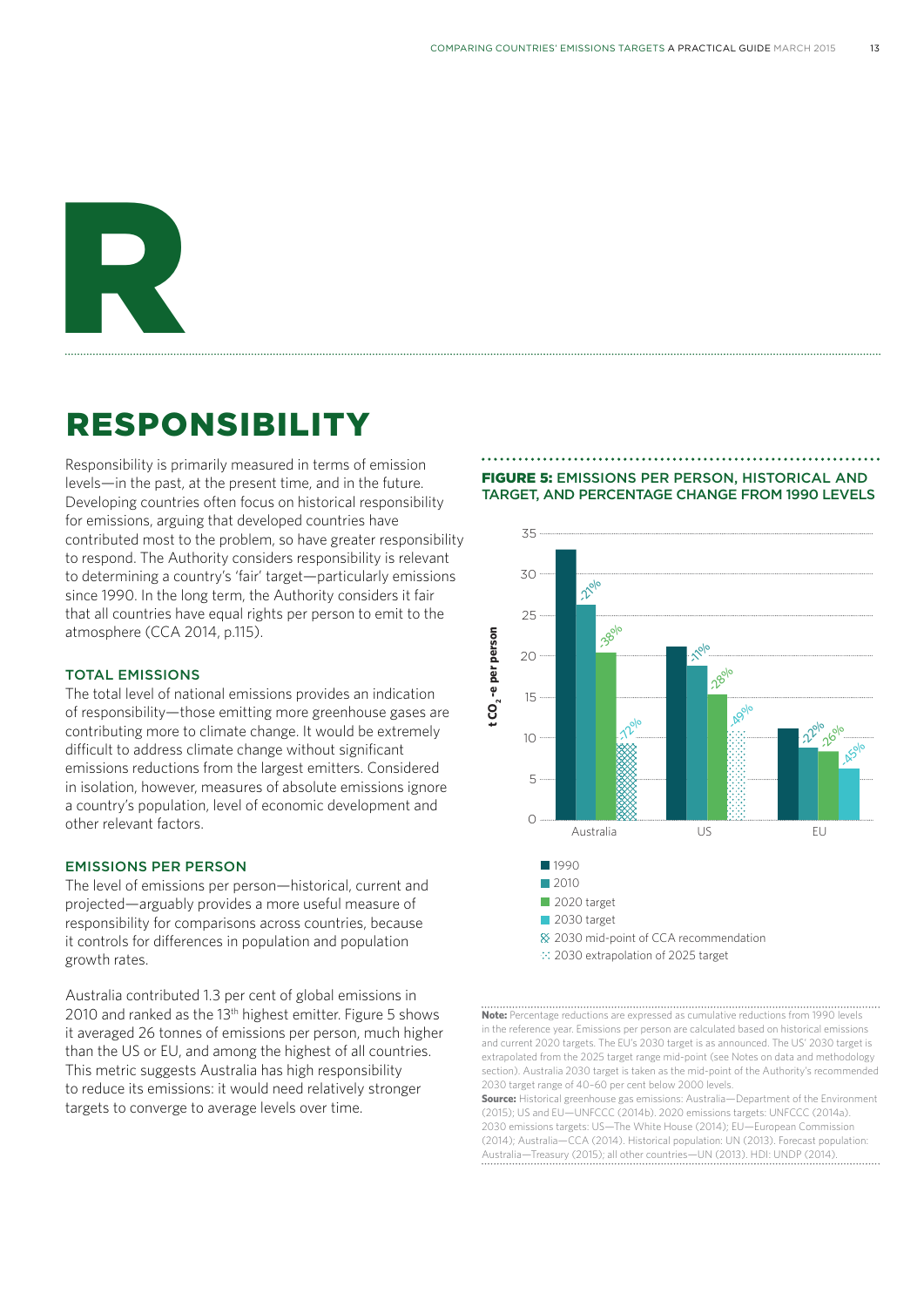

## EFFORT

Effort is a particularly important criterion, and attracts substantial attention in target discussions. It can be measured in many different ways. These include the size of the emissions reduction task (reduction in total emissions, emissions intensity or emissions per person), the costs of reducing emissions (the cost per tonne, or the cost to the economy as a whole), and the type of emissions reduction policies a country introduces (including which parts of the economy are covered and how stringent the policies are). The strengths and weaknesses of different metrics are summarised at the end of this section.

#### CHANGE IN TOTAL EMISSIONS OVER TIME

This is perhaps the most used metric, and the way in which many targets are expressed. It provides a fairly rough measure of effort, as it focuses on changes relative to a fixed base year rather than relative to what emissions might otherwise have been. Underlying emissions trends are typically quite different in developed and developing countries, so change in total emissions is a reasonable metric amongst countries of similar development level, but a poor metric for countries at different development stages. A developing country may be on a trajectory of strong economic and emissions growth, while a developed country may have relatively lower economic growth and be slowly decarbonising through structural change and improving productivity.

Figure 1 showed that in the period to 2020 the EU, Australia and US are each projected to reduce their emissions below 1990 levels, with the EU making greater reductions than Australia or the US. Figure 6 shows that, in contrast, the Republic of Korea has seen a large increase in total emissions from 1990. Korea has undergone rapid economic development since 1990 (the size of its economy has nearly tripled). This pattern of rapid economic and emissions growth is typical of many developing countries. Developed countries tend to follow a flatter trajectory with efficiency improvements balancing growth from increased economic activity. Korea's target requires absolute emissions to peak and then decline by 2020, but they will remain well above 1990 levels.

# **FIGURE 6:** COMPARING REPUBLIC OF KOREA'S TARGET TO DIFFERENT REFERENCE YEARS Korea's 2020 target is equal to… **-20% -11% -12%**



**Source:** Historical greenhouse gas emissions: WRI (2014). Emissions target: UNFCCC (2013).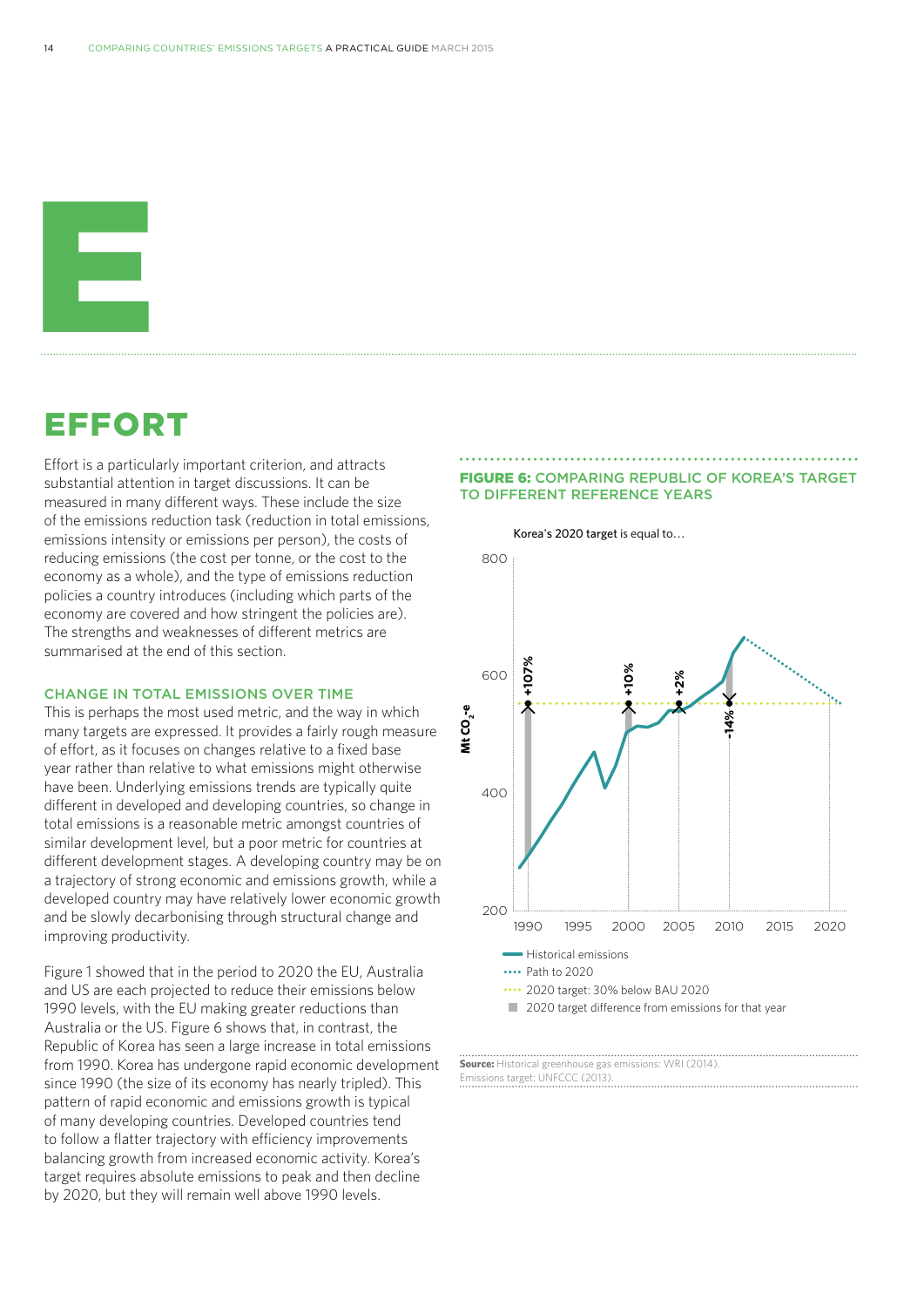#### EMISSIONS REDUCTION COMPARED TO BUSINESS-AS-USUAL (BAU)

Change relative to BAU can provide a better indicator of effort than absolute changes, because it focuses on what emissions would have been without further policy intervention.

However, it can be challenging to project a consistent set of BAU emissions for different countries, which limits this metric's value for comparisons. BAU projections rely on modelling or other calculations, which are underpinned by many assumptions about the future state of economic activity, technology development and deployment, policy costs and so on. Different models and different assumptions produce different BAU estimates. Specific challenges include:

- BAU estimates can change significantly over time. For example, in 2012, the Australian government estimated Australia's BAU emissions in 2020 would be 22 per cent above 2000 levels. In 2013, it revised this estimate to 17 per cent above 2000. In one year, a change in BAU estimates reduced Australia's emissions reduction task for the period to 2020 by 161 Mt CO<sub>2</sub>-e or 21 per cent (CCA 2014, p.133).
- New BAU estimates can take account of the best available information, but necessarily include the effects of past and existing policies. As a result, they tend to conceal effort to date (making countries which have already taken significant action look less ambitious), and highlight only the further effort required (making countries which have done little to date look more ambitious).
- BAU estimates are prone to bias as, by selecting favourable BAU assumptions, a country can present its target in a more favourable light. The difficulty of examining the assumptions behind estimates reduces the transparency and verifiability of this metric.

Measuring emissions reductions relative to BAU can help control for factors unrelated to climate policies that affect both economic activity and emissions levels. This can help isolate the effects of climate policies, and provide a clearer indication of 'mitigation effort'. That said, emissions reductions arising from non-policy factors may still have involved high social and economic costs—for example, emissions reductions arising from economic recessions or natural disasters.

Figure 7 shows how the change from BAU tells a different story to change in total emissions over time. The 2020 targets previously illustrated in Figures 1 and 6 are now compared to BAU. On this metric, Australia's minimum 5 per cent 2020 target implies somewhat less effort than the US. The 2030 target Republic of Korea's 2020 target requires a relatively strong Republic of Rorea's 2020 target requires a relatively strong<br>policy effort—a fact less apparent in Figure 6. The EU target appears comparatively weaker, but its BAU projection reflects substantial pre-existing policies to reduce emissions. 2030 mid-point of Canada recommendation of Christ Co.

#### **FIGURE 7: PERCENTAGE CHANGE IN EMISSIONS** FOR COUNTRIES' TARGETS RELATIVE TO BUSINESS-AS-USUAL EMISSIONS AT 2020 **FOR COUNTRIES**



**Note:** The projections for BAU emissions in this chart are based on modelling by Treasury and DIICCSRTE (2013), except for Republic of Korea which is from national projections. **Source:** Republic of Korea—UNFCCC (2013). All other countries—CCA (2014, figure B.3).

#### CHANGE IN EMISSIONS PER PERSON OVER TIME

Compared to change in total emissions, change in a country's emissions per person controls for population growth, thereby 'levelling the playing field' between countries with high population growth such as Australia and countries or regions with low population growth such as the EU.

Figure 5 showed historical emissions per person and projections consistent with targets. It suggests that while Australia has very high emissions per person, it is reducing them more rapidly than the US and EU, and making more effort than is suggested by looking only at changes in total emissions over time (in Figure 1). For example, while absolute emissions are projected to decline by 8 per cent between 2010 and 2020 in Australia and 13 per cent in the US, emissions per person are projected to decline over the same period by 22 per cent and 19 per cent respectively.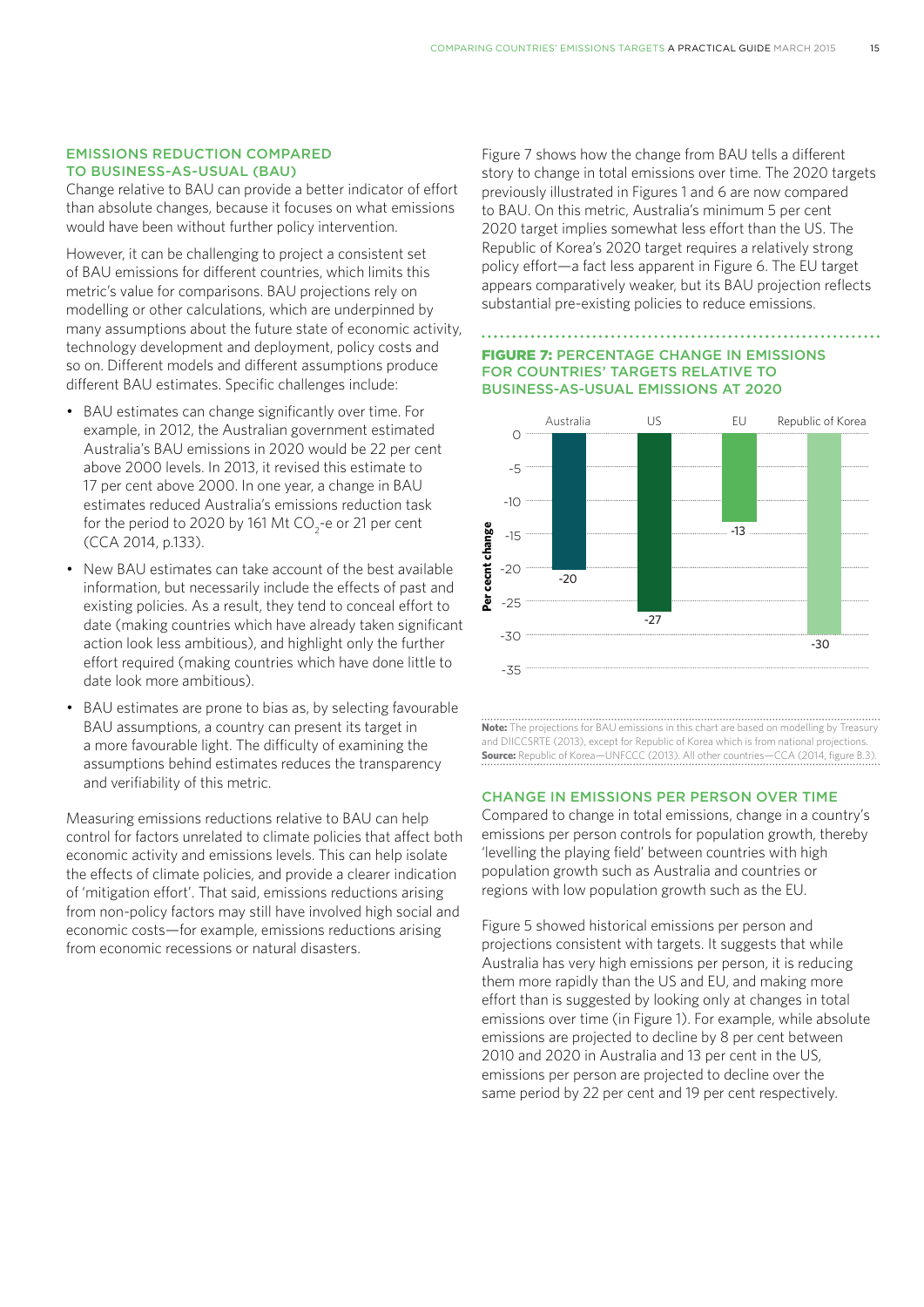#### CHANGE IN EMISSIONS INTENSITY OVER TIME

Changes in the emissions intensity of an economy over time provide an indicator of the effort and, to an extent, the environmental effectiveness of a country's policies. Just as emissions per person helps to control for different rates of population growth, emissions intensity helps to control for different levels and trends of economic output. It is important to be aware, however, that changes can also be due to structural shifts in the economy that would have occurred in the absence of climate policies, so improvements in emissions intensity don't necessarily reflect policy effort.

Comparing emissions intensity with change in total emissions to 2020 shows that while the required reduction in Australia's total emissions from 2010 to 2020 is less than that of the US, both countries are required to reduce their emissions intensity at essentially the same rate. This reflects Australia's stronger projected rate of economic growth.

#### COST OF REDUCING EMISSIONS

Emissions reduction opportunities are commonly reported in terms of their unit cost (dollars for each tonne of emissions avoided or otherwise reduced). Estimates of the unit cost of emissions reductions for different opportunities vary widely due to different methods and assumptions (a similar situation for comparisons with BAU emissions). Cost estimates are underpinned by a range of assumptions about the future, including access to renewable energy technology and consumer preferences.

More importantly, the unit cost of emissions reductions depends strongly on policy design (for example, international trade in emissions reductions can help to equalise the unit cost across countries). A country with a challenging target but efficient, low-cost policies may achieve its goal at lower average unit cost than a country with a more modest target and an inefficient policy mix. As a result, this metric can make countries that use inefficient policies appear to have made more effort. Equating high unit cost with strong effort implicitly assumes a country is working harder to reduce emissions, rather than asking whether it is working smarter to reduce emissions efficiently. Further, costs are often overestimated (Daley & Edis 2010, p.4).

The costs of reducing emissions to meet a target can also be assessed in terms of the total cost to the economy. Total costs are different to unit costs, and a country may simultaneously face relatively low unit costs and high total costs to its economy. This is because total costs arise from the cumulative impact of all emissions reductions achieved throughout the economy, and from changes in the global economy. Total cost therefore reflects not just the impact of meeting the country's target, but also the impact of changes in global production and consumption (which flow through to the country's imports and exports).

Some studies find that Australia faces relatively high total costs. Australia has a relatively high share of energy- and emissions-intensive industries, so faces a bigger task to restructure its economy than many other countries. Similarly, developing countries may face relatively high total costs because agriculture, manufacturing and natural resource extraction (which are typically energy- and emissionsintensive) make up a greater share of their economies than many developed countries.

The estimates of a country's costs to reduce emissions vary widely. The assumptions underlying a model can have a very large impact on its estimated costs of emissions abatement (Hamilton & Quiggin 1997). The different methods and assumptions limit the comparability and verifiability of this measure.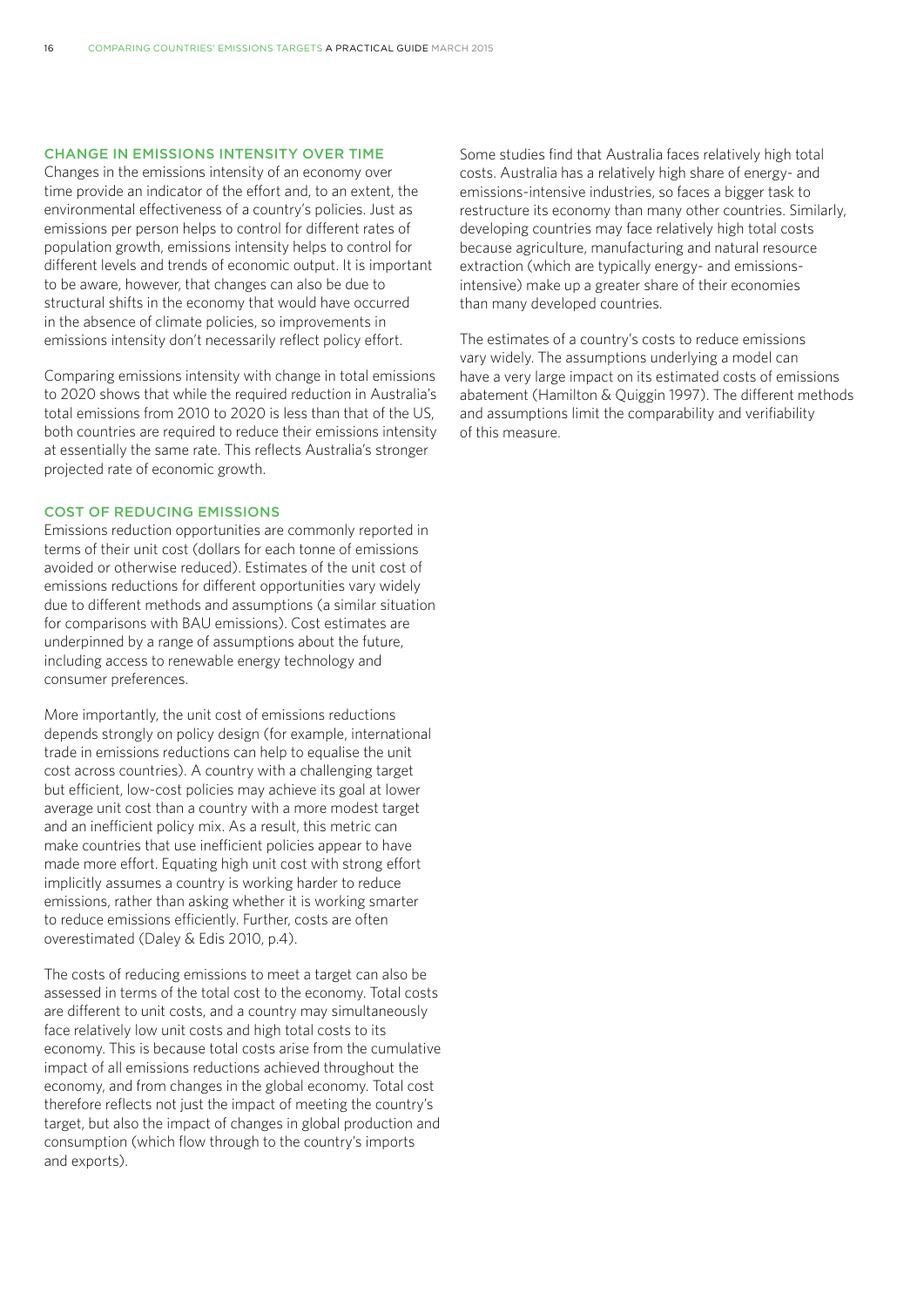#### BOX 3: AUSTRALIA'S RELATIVE COSTS

Studies that have considered Australia's total costs relative to other countries include:

- Treasury modelling for the Australian Government (2008) estimated the costs of countries meeting (hypothetical) 2020 targets of comparable emissions reductions relative to BAU. It found Australia faces relatively high costs compared to other developed nations (Table 1).
- McKibbin et al. (2010) estimated the costs of countries' meeting their announced 2020 targets. It found Australia faces a relatively high cost in terms of impact on GDP, but a relatively lower cost in terms of consumption losses (Table 1). This analysis assumed an economy-wide carbon price in each country, and no international trade in emissions reductions.
- den Elzen et al. (2009) took a different approach, estimating the (hypothetical) 2020 targets that would equalise cost across countries, rather than the cost of meeting announced targets. It used two different models.
	- The first estimated that a target of 9 per cent above 1990 levels for Australia and New Zealand would impose the same cost as a 11 per cent reduction target for the US, a 29 per cent reduction target for Japan, and a 34 per cent reduction target for the EU. This model treated Australia and New Zealand as a single region.
	- The second model also found a growth target would impose similar costs on Australia to large reduction targets in other countries.
- Both the McKibbin and de Elzen studies excluded emissions from land use, land use change and forestry. This is an important sector for Australia. Historically, Australia has had very high emissions from deforestation (Department of Environment 2015b); looking forward, Australia may have substantial sequestration potential (Bryan et al. 2014). This has a material impact on both target calculations and cost estimates.

#### TABLE 1: RELATIVE ECONOMIC COSTS FOR SELECTED COUNTRIES OF ACHIEVING MODELLED 2020 TARGETS (PER CENT CHANGE IN 2020 GDP OR CONSUMPTION, RELATIVE TO BAU)

|                  | <b>GLOBAL STABILISATION AT 550 PPM</b> |                                   | <b>COPENHAGEN PLEDGES TO 2020</b> |                                   |
|------------------|----------------------------------------|-----------------------------------|-----------------------------------|-----------------------------------|
| Country          | <b>Treasury, GTEM</b><br>(GDP)         | <b>Treasury, G-Cubed</b><br>(GDP) | McKibbin et al.,                  | McKibbin et al.,<br>(consumption) |
| IJς              |                                        |                                   |                                   |                                   |
| Japar            |                                        | -09                               |                                   |                                   |
| <b>Australia</b> | -na                                    |                                   |                                   | 20                                |
| FU.              |                                        |                                   | $-491$                            |                                   |
| China            | -16                                    |                                   |                                   |                                   |
| India            |                                        |                                   |                                   | 16                                |
| OPFC             | $-19$                                  | $-105$                            | -59                               | 13 Z                              |
| World            |                                        |                                   |                                   | $-2$                              |

**Note:** 1 McKibbin et al. modelled 19 European countries, which differ somewhat from the EU grouping. **Source:** McKibbin et al. (2010) and Australian Government (2008).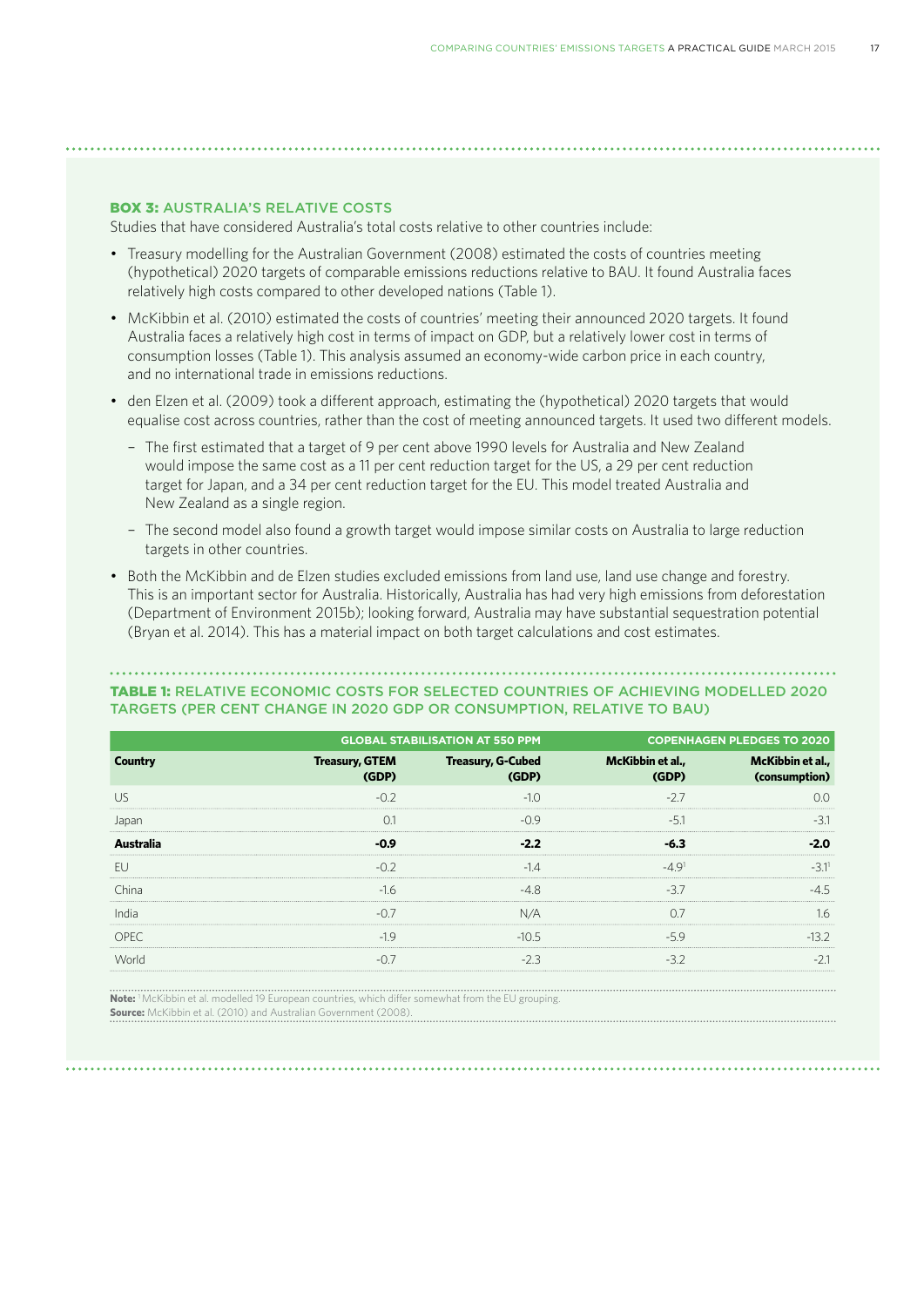#### STRENGTHS AND WEAKNESSES OF METRICS TO INDICATE EFFORT

| <b>METRIC</b>                              | <b>STRENGTHS</b>                                                                                                                                                                                                                                                        | <b>WEAKNESSES</b>                                                                                                                                                                                                                                                                                                                      |  |
|--------------------------------------------|-------------------------------------------------------------------------------------------------------------------------------------------------------------------------------------------------------------------------------------------------------------------------|----------------------------------------------------------------------------------------------------------------------------------------------------------------------------------------------------------------------------------------------------------------------------------------------------------------------------------------|--|
| <b>Change in total</b><br>emissions        | Measurable and verifiable $CO2$ emissions<br>data is publicly available for most countries.<br>Clear and explicit. Earlier base years reflect<br>early efforts. Recent base years reflect effort<br>still required to meet the target.                                  | Limited data for other greenhouse gases.<br>Rough estimate of effort because changes can<br>be the result of many factors not only deliberate<br>emissions reductions. Sensitive to choice of base<br>year: this can make results confusing.                                                                                           |  |
| <b>Reduction compared</b><br>to <b>BAU</b> | Potentially captures all the effort.                                                                                                                                                                                                                                    | Challenging to measure and validate. Results<br>can be very sensitive to assumptions. Data tends<br>not to be comparable because different models<br>cover different countries and regions. Open to<br>misuse because assumptions inflating BAU<br>emissions make targets appear stronger.                                             |  |
| <b>Change in emissions</b><br>per person   | Measurable, verifiable and all countries can<br>be compared. Gives a better indication of effort<br>than change of total emissions because it takes<br>into account population change. Shows whether<br>countries are converging towards equal per<br>person emissions. | Projections rely on assumptions about<br>population changes. May not reflect policy<br>effort because net immigration and net birth<br>rate will also affect results.                                                                                                                                                                  |  |
| <b>Change in emissions</b><br>intensity    | Measurable, verifiable and all countries can be<br>compared. Shows progress toward a key goal:<br>decarbonisation of the economy. Takes into<br>account changes in level of economic activity.                                                                          | May not reflect policy effort as economies tend<br>to become less emission-intensive as they<br>develop. May mask shift of consumption from<br>domestic to imported goods.                                                                                                                                                             |  |
| <b>Cost of reducing</b><br>emissions       | Fits closely with many economists' view of<br>actual effort to reduce emissions. Central to<br>domestic financial budget development and<br>prioritisation.                                                                                                             | Very difficult to measure and replicate, so<br>comparisons difficult. Results can be very<br>sensitive to assumptions. A country's costs<br>may be strongly influenced by action of other<br>countries. Costs are often overestimated due to<br>tendency to underestimate the rate of changes<br>in technology and broader innovation. |  |

# NOTES ON DATA AND METHODOLOGY

- 1. All emissions estimates used in this guide use global warming potentials (GWPs) from the IPCC Second Assessment Report except for Australia which uses GWPs from the IPCC Fourth Assessment Report.
- 2. To allow comparisons, the mid-point of the US' 2025 emissions target range (27 per cent reduction from 2005) has been extrapolated to 2030, assuming a continued linear decline in emissions from its 2020 point target through its 2025 point target. This may be over-estimating a target in 2030 given that the 2025 target is based on President's executive action rather than broader ongoing climate policy.
- 3. Business-as-usual emissions refers to the level that would occur in the absence of additional climate policies.
- 4. Australia's 2020 target used throughout the Guide is its unconditional target of 5 per cent reduction below 2000 levels, except where otherwise stated.
- 5. Australia's 2030 target used throughout the Guide is the mid-point (50 per cent) of the Authority's previously recommended 2030 target range, 40-60 per cent below 2000 levels (CCA 2014).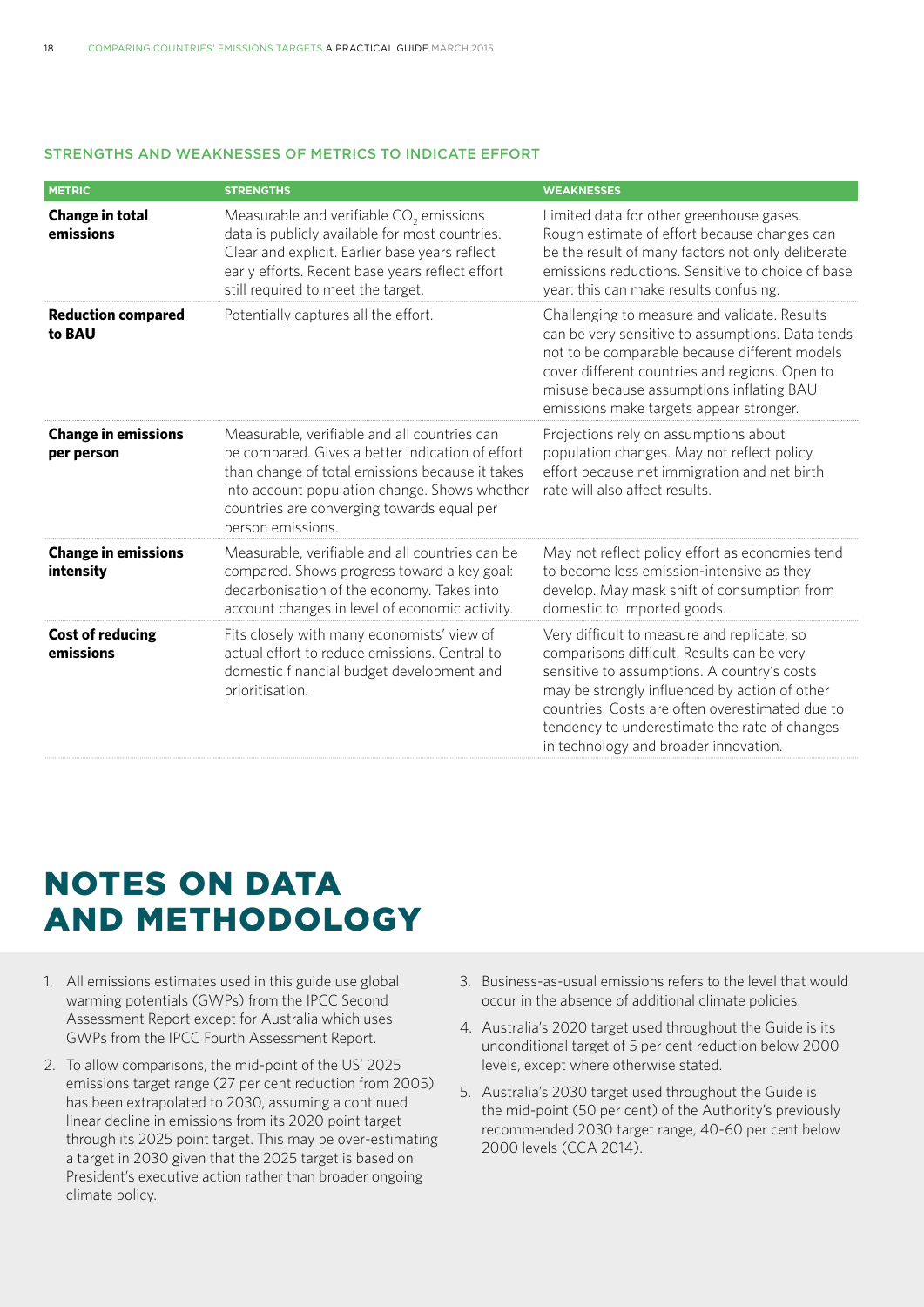## REFERENCES

Aldy, J & Pizer, W 2014, *Comparability of Effort in International Climate Policy Architecture.* Discussion paper 14–62, The Belfer Centre, Harvard.

Australian Government 2008, *Australia's Low Pollution Future: The Economics of Climate Change Mitigation,* Canberra.

Bryan, BA, Nolan, M, Harwood, TD, Connor, JD, Navarro-Garcia, J, King, D, Summers, DM, Newth, D, Cai, Y, Grigg, N, Harman, I, Crossman, ND, Grundy, MJ, Finnigan, JJ, Ferrier, S, Williams, KJ, Wilson, KA, Law, EA, Hatfield-Dodds, S 2014, *Supply of carbon sequestration and biodiversity services from Australia's agricultural land under global change.* In Global Environmental Change 28 (2014) pp. 166–181.

Climate Change Authority (CCA) 2014, *Reducing Australia's Greenhouse Gas Emissions—Targets and Progress Review, Final Report,* Melbourne.

Daley, J & Edis, T 2010, *Markets to Reduce Pollution: Cheaper than Expected,* The Grattan Institute, Melbourne.

den Elzen, M, Höhne, N, Hagemann, M, van Vliet, J, van Vuuren, D 2009, *Sharing developed countries' post 2012 greenhouse gas emission reductions based on comparable efforts,*  Netherlands Environmental Assessment Agency (PBL), Report 500114014/2009, Bilthoven, the Netherlands.

Department of Environment 2015a, *Australia's National Greenhouse Accounts: Quarterly Update of Australia's National Greenhouse Gas Inventory, September 2014, data sources* viewed 23 March 2015 http://www.environment.gov.au/ climate-change/greenhouse-gas-measurement/publications/ quarterly-update-australias-national-greenhouse-gasinventory-sept-2014.

Department of Environment 2015b, *Australia's National Greenhouse Accounts: Quarterly Update of Australia's National Greenhouse Gas Inventory,* September 2014 , Canberra.

European Commission 2014, *A 2030 framework for climate and energy policies,* viewed 23 February 2015, http://ec.europa.eu/ clima/policies/2030/index\_en.htm.

Hamilton, C & Quiggin, J 1997, *Economic Analysis of Greenhouse Policy, A layperson's guide to the perils of economic modelling,* The Australia Institute, Canberra.

Höhne, N, den Elzen, M, Escalante, D 2014, *Regional GHG reduction targets based on effort sharing: a comparison of studies.* In *Climate Policy* 14 (1), pp. 122–147.

International Monetary Fund (IMF) 2014, *World economic outlook database,* Washington D.C. viewed 31 December 2014. http://www.imf.org/external/pubs/ft/weo/2014/02/ weodata/index.aspx.

Intergovernmental Panel on Climate Change (IPCC) 2007, *Contribution of Working Group III to the Fourth Assessment* 

*Report of the Intergovernmental Panel on Climate Change 2007,*  Cambridge University Press, Cambridge and New York.

McKibbin, W, Morris, A, Wilcoxen, P 2010, *Comparing Climate Commitments: A Model-Based Analysis of the Copenhagen Accord,* Discussion Paper, 10-35, The Belfer Centre, Harvard.

Organisation for Economic Cooperation and Development (OECD) 2013, *Economic outlook database,* viewed 31 December 2014. http://stats.oecd.org.

Republic of Korea Ministry of Environment 2014, *National Greenhouse Gas Emissions Reduction Roadmap 2020,* viewed 25 February 2015. http://eng.me.go.kr/eng/web/board/read. do?menuId=21&boardMasterId=522&boardId=339283.

The White House 2014, *Fact-sheet US China Joint announcement: Climate Change and Clean Energy.* viewed 3 March 2015 http://www.whitehouse.gov/the-pressoffice/2014/11/11/fact-sheet-us-china-joint-announcementclimate-change-and-clean-energy-c.

Treasury 2015, Population projections for 2015 Intergenerational Report central case, data produced for *Intergenerational Report 2015: Australia in 2055,* Canberra.

Treasury & Department of Industry, Innovation, Climate Change, Science, Research and Tertiary Education (DIICCSRTE) 2013, *Climate change mitigation scenarios, modelling report provided to the Climate Change Authority in support of its Caps and Targets Review,* Canberra.

United Nations (UN) 2013, *World Population Prospects—the 2012 revision,* United Nations, New York, viewed December 2014. http://esa.un.org/wpp/Excel-Data/population.htm.

United Nations Development Programme (UNDP) 2014, *Human Development Index, 2013 rankings.* New York, viewed 23 January 2015. http://hdr.undp.org/en/data.

United Nations Framework Convention on Climate Change (UNFCCC) Secretariat 2013, *Compilation of information on nationally appropriate mitigation actions to be implemented by developing country parties, FCCC/SBI/2013/INF.12.*

UNFCCC Secretariat 2014a *Compilation of economy wide emissions reduction targets to be implemented by Parties included in Annex I to the Convention, FCCC/SBSTA/2014/INF.6,* viewed 9 December 2014, http://unfccc.int/resource/docs/2014/sbsta/ eng/inf06.pdf.

UNFCCC Secretariat 2014b *Greenhouse Gas Inventory Data,*  viewed 10 December 2014. http://unfccc.int/ghg\_data/ghg\_ data\_unfccc/items/4146.php.

UNFCCC 2014, *Lima call for climate action, Decision –* /CP.20. Lima. World Resources Institute (WRI) 2014, *CAIT 2.0, Climate Analysis Indicators Tool, WRI's Climate Data Explorer.* Washington, D.C, viewed 18 November 2014. http://cait.wri.org.